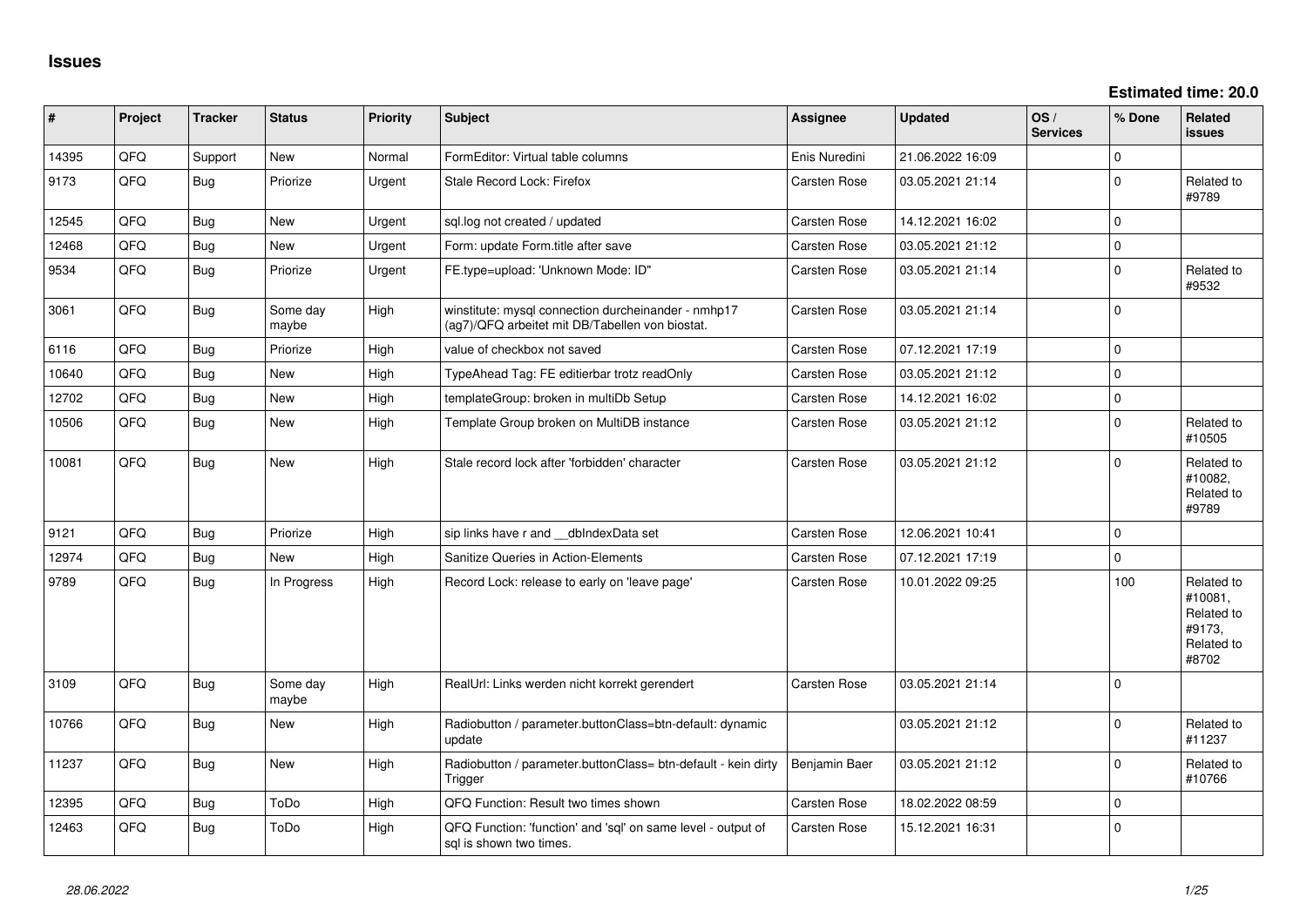| #     | Project | <b>Tracker</b> | <b>Status</b>     | <b>Priority</b> | <b>Subject</b>                                                                   | <b>Assignee</b> | <b>Updated</b>   | OS/<br><b>Services</b> | % Done         | Related<br><b>issues</b>                     |
|-------|---------|----------------|-------------------|-----------------|----------------------------------------------------------------------------------|-----------------|------------------|------------------------|----------------|----------------------------------------------|
| 12508 | QFQ     | Bug            | In Progress       | High            | gfg Form: sendMail                                                               | Karin Niffeler  | 19.03.2022 17:48 |                        | $\Omega$       |                                              |
| 8668  | QFQ     | Bug            | New               | High            | Pill disabled: dyamic mode 'hidden' not respected - FE is still<br>required      | Carsten Rose    | 03.05.2021 21:14 |                        | $\overline{0}$ |                                              |
| 7650  | QFQ     | Bug            | <b>New</b>        | High            | Optional do not show 'required' sign on FormElement                              | Carsten Rose    | 03.05.2021 21:14 |                        | $\Omega$       |                                              |
| 10508 | QFQ     | Bug            | <b>New</b>        | High            | Multi Form broken on Multi DB Instance                                           | Carsten Rose    | 03.05.2021 21:12 |                        | $\mathbf{0}$   |                                              |
| 5459  | QFQ     | <b>Bug</b>     | <b>New</b>        | High            | Multi DB: spread system tables between 'QFQ' and 'Data'-DB                       | Carsten Rose    | 03.05.2021 21:14 |                        | $\Omega$       | Related to<br>#4720                          |
| 12513 | QFQ     | Bug            | <b>New</b>        | High            | Implement server side check of maxlength                                         | Carsten Rose    | 07.12.2021 17:19 |                        | $\Omega$       |                                              |
| 3570  | QFQ     | <b>Bug</b>     | Some day<br>maybe | High            | Formular mit prmitnew permitEdit=Always wird nicht<br>aufgerufen (ist leer)      | Carsten Rose    | 03.05.2021 21:14 |                        | $\Omega$       |                                              |
| 8891  | QFQ     | <b>Bug</b>     | <b>New</b>        | High            | formSubmitLog: do not log passwords                                              | Enis Nuredini   | 25.03.2022 09:06 |                        | $\overline{0}$ |                                              |
| 8083  | QFQ     | Bug            | <b>New</b>        | High            | FormEditor: primary table list does not respect<br>'indexDb={{indexData:Y}}'     | Carsten Rose    | 03.05.2021 21:14 |                        | $\Omega$       | Has<br>duplicate<br>#6678                    |
| 13716 | QFQ     | Bug            | <b>New</b>        | High            | Firefox ask to store username/password                                           | Enis Nuredini   | 30.05.2022 09:31 |                        | $\Omega$       | Related to<br>#13827                         |
| 9347  | QFQ     | Bug            | <b>New</b>        | High            | FE.type=upload with dynamic show/hidden: required not<br>detected                | Carsten Rose    | 12.06.2021 10:40 |                        | $\mathbf{0}$   | Related to<br>#5305,<br>Related to<br>#12398 |
| 7899  | QFQ     | Bug            | <b>New</b>        | High            | Fe.type=password / retype / required: always complain about<br>missing value     | Carsten Rose    | 03.05.2021 21:14 |                        | $\overline{0}$ |                                              |
| 9531  | QFQ     | <b>Bug</b>     | <b>New</b>        | High            | FE File: Dynamic Update / modeSql / required detected even<br>it not set         | Carsten Rose    | 11.06.2021 20:32 |                        | $\Omega$       | Related to<br>#12398                         |
| 12066 | QFQ     | <b>Bug</b>     | <b>New</b>        | High            | enterAsSubmit: Forward wird nicht ausgeführt                                     | Enis Nuredini   | 29.05.2022 09:23 |                        | $\Omega$       |                                              |
| 12670 | QFQ     | Bug            | <b>New</b>        | High            | Dropdown-Menu classes können nicht mehr angegeben<br>werden                      | Carsten Rose    | 07.12.2021 17:19 |                        | $\overline{0}$ |                                              |
| 5221  | QFQ     | <b>Bug</b>     | <b>New</b>        | High            | Download Dialog: Bleibt stehen in FF wenn Datei<br>automatisch gespeichert wird. | Carsten Rose    | 03.05.2021 21:14 |                        | $\Omega$       |                                              |
| 4279  | QFQ     | Bug            | Some day<br>maybe | High            | config.linkVars lost                                                             | Carsten Rose    | 03.05.2021 21:14 |                        | $\mathbf{0}$   |                                              |
| 11057 | QFQ     | Bug            | New               | High            | Checkboxes ohne span.checkmark im Report werden<br>ausgeblendet                  | Benjamin Baer   | 03.05.2021 21:12 |                        | $\Omega$       | Related to<br>#11039                         |
| 11630 | QFQ     | Bug            | Feedback          | High            | Bitte check ob CALL() in 20.11.0 noch so funktioniert wie in<br>20.4.1           | Enis Nuredini   | 28.05.2022 13:45 |                        | $\Omega$       | Related to<br>#11325                         |
| 8431  | QFQ     | <b>Bug</b>     | New               | High            | autocron.php with wrong path                                                     | Carsten Rose    | 03.05.2021 21:14 |                        | $\mathbf{0}$   |                                              |
| 4138  | QFQ     | Bug            | Some day<br>maybe | Normal          | style fehlt                                                                      |                 | 11.12.2019 16:03 |                        | $\mathbf{0}$   |                                              |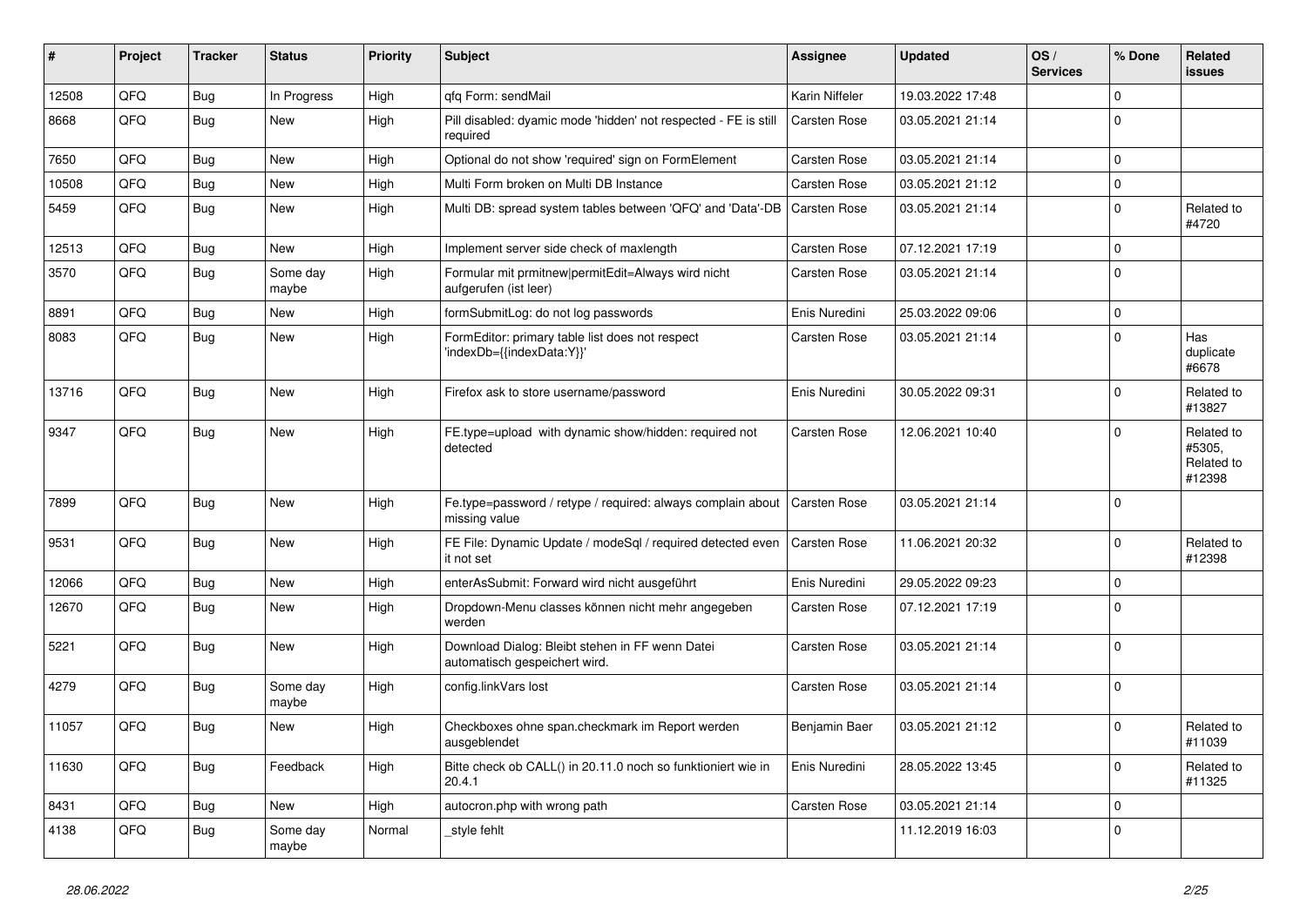| #     | Project | <b>Tracker</b> | <b>Status</b>     | <b>Priority</b> | <b>Subject</b>                                                                                                                                           | Assignee            | <b>Updated</b>   | OS/<br><b>Services</b> | % Done         | Related<br><b>issues</b>                                             |
|-------|---------|----------------|-------------------|-----------------|----------------------------------------------------------------------------------------------------------------------------------------------------------|---------------------|------------------|------------------------|----------------|----------------------------------------------------------------------|
| 4122  | QFQ     | <b>Bug</b>     | Some day<br>maybe | Normal          | file: Render Mode hat keinen Effekt                                                                                                                      |                     | 11.12.2019 16:03 |                        | $\mathbf{0}$   |                                                                      |
| 2643  | QFQ     | Bug            | Some day<br>maybe | Normal          | Zend / PHP Webinars anschauen                                                                                                                            | Carsten Rose        | 01.02.2020 15:56 |                        | $\mathbf 0$    |                                                                      |
| 13659 | QFQ     | Bug            | New               | Normal          | wrong sanitize class applied to R-store                                                                                                                  | Carsten Rose        | 15.01.2022 14:23 |                        | $\mathbf{0}$   |                                                                      |
| 13706 | QFQ     | Bug            | New               | Normal          | Wrong CheckType in FieldElement LastStatus of Form Cron                                                                                                  | Carsten Rose        | 21.01.2022 18:20 |                        | $\mathbf 0$    |                                                                      |
| 10704 | QFQ     | Bug            | New               | Normal          | wkhtml problem rendering fullCalendar.js / fabric.js >><br>successor: puppeteer                                                                          | Carsten Rose        | 12.11.2020 23:45 |                        | $\mathbf{0}$   | Related to<br>#5024,<br>Related to<br>#4650,<br>Related to<br>#10715 |
| 5991  | QFQ     | <b>Bug</b>     | Some day<br>maybe | Normal          | URLs with ' ' or long parameter are problematic                                                                                                          | Carsten Rose        | 01.02.2020 23:19 |                        | $\mathbf{0}$   |                                                                      |
| 5706  | QFQ     | Bug            | Some day<br>maybe | Normal          | upload: fileDestination needs to be sanatized                                                                                                            | Carsten Rose        | 01.02.2020 23:19 |                        | $\mathbf 0$    |                                                                      |
| 5305  | QFQ     | Bug            | <b>New</b>        | Normal          | Upload FormElement: nicht disabled by readonly Form                                                                                                      | <b>Carsten Rose</b> | 16.06.2021 13:43 |                        | $\Omega$       | Related to<br>#9347,<br>Related to<br>#9834                          |
| 9947  | QFQ     | Bug            | Priorize          | Normal          | Unwanted error message if missing 'typeAheadSqlPrefetch'                                                                                                 | Carsten Rose        | 01.02.2020 10:13 |                        | $\mathbf 0$    |                                                                      |
| 13943 | QFQ     | <b>Bug</b>     | Priorize          | Normal          | unable to find formgroup                                                                                                                                 | Enis Nuredini       | 28.05.2022 11:03 |                        | $\mathbf 0$    |                                                                      |
| 10661 | QFQ     | Bug            | In Progress       | Normal          | Typo3 Warnungen                                                                                                                                          | Carsten Rose        | 07.09.2021 13:23 |                        | $\overline{0}$ | Related to<br>#12440                                                 |
| 7219  | QFQ     | Bug            | <b>New</b>        | Normal          | typeSheadSql / typeAheadSqlPrefetch: change to curly<br>braces                                                                                           | Carsten Rose        | 01.02.2020 23:21 |                        | $\mathbf{0}$   |                                                                      |
| 10588 | QFQ     | Bug            | <b>New</b>        | Normal          | typeahed Tag: Doku anpassen                                                                                                                              | Carsten Rose        | 12.11.2020 23:45 |                        | $\mathbf{0}$   |                                                                      |
| 9077  | QFQ     | Bug            | New               | Normal          | typeAheadSql: report broken SQL                                                                                                                          | Carsten Rose        | 01.02.2020 23:22 |                        | $\mathbf 0$    |                                                                      |
| 4457  | QFQ     | Bug            | Priorize          | Normal          | typeahead: pressing return to select an item, saves the form<br>and closes the form.                                                                     | Benjamin Baer       | 03.01.2022 08:01 |                        | $\mathbf 0$    | Related to<br>#4398                                                  |
| 4398  | QFQ     | Bug            | Some day<br>maybe | Normal          | Typeahead: mouse click in a prefilled input opens a single<br>item dropdown with the current value - click on it seems to<br>set the value, not the key. | Benjamin Baer       | 01.02.2020 23:20 |                        | $\mathbf{0}$   | Related to<br>#4457                                                  |
| 3895  | QFQ     | Bug            | Some day<br>maybe | Normal          | typeahead pedantic: on lehrkredit Idap webpass - if only one<br>person is in dropdown, such person can't be selected                                     | Carsten Rose        | 11.12.2019 16:03 |                        | $\mathbf{0}$   |                                                                      |
| 12187 | QFQ     | Bug            | New               | Normal          | Trigger FormAsFile() via Report: probably problem with multi<br>DB setup                                                                                 | Carsten Rose        | 20.03.2021 21:20 |                        | $\overline{0}$ |                                                                      |
| 7402  | QFQ     | Bug            | Some day<br>maybe | Normal          | thumbnail cache: outdated picture when permission denied<br>and permission resolved.                                                                     |                     | 01.02.2020 23:20 |                        | $\overline{0}$ |                                                                      |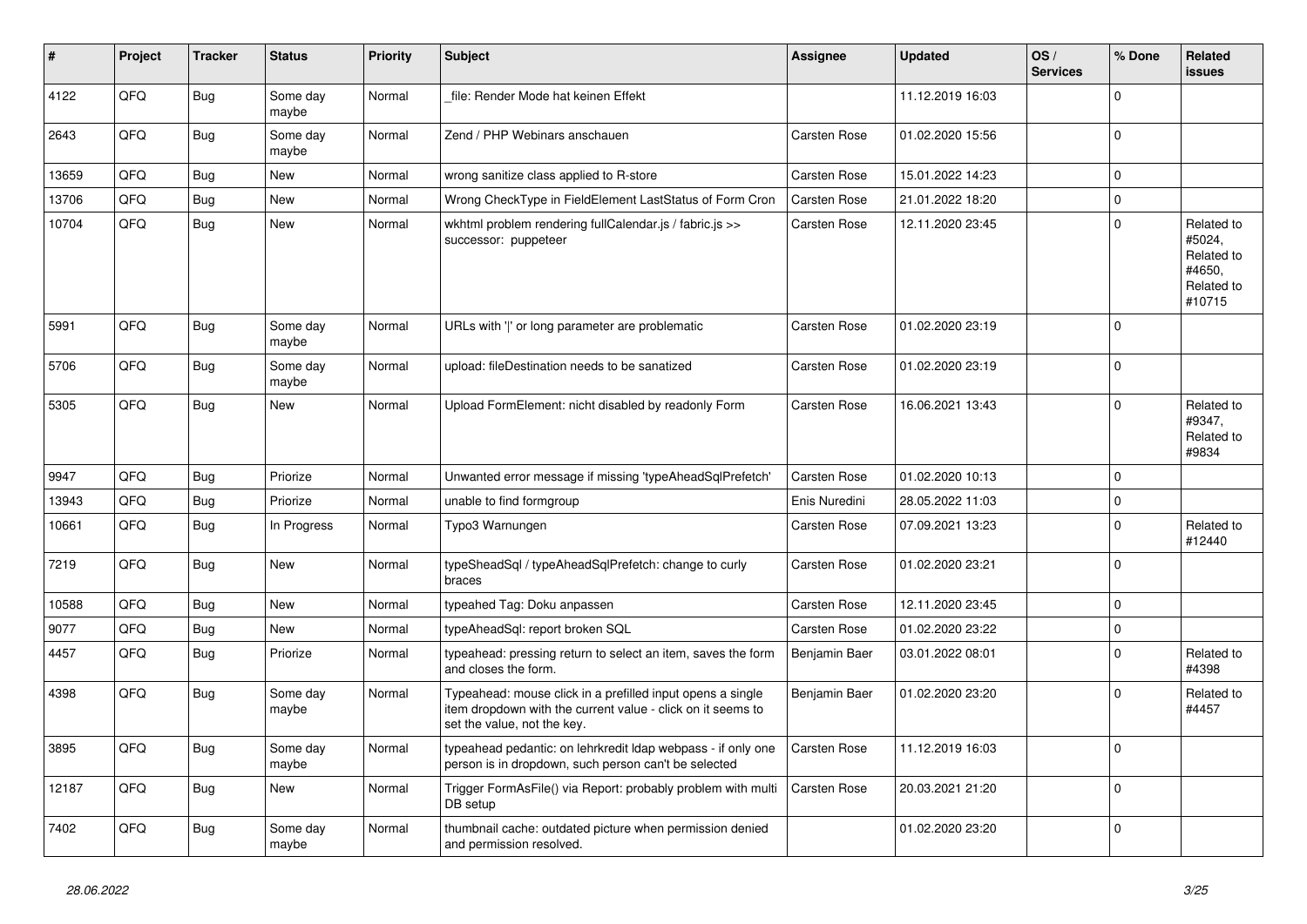| ∣#    | Project | <b>Tracker</b> | <b>Status</b>     | <b>Priority</b> | <b>Subject</b>                                                                                            | Assignee            | <b>Updated</b>   | OS/<br><b>Services</b> | % Done      | Related<br><b>issues</b>                    |
|-------|---------|----------------|-------------------|-----------------|-----------------------------------------------------------------------------------------------------------|---------------------|------------------|------------------------|-------------|---------------------------------------------|
| 4549  | QFQ     | Bug            | Some day<br>maybe | Normal          | TemplateGroups: FE.type SELECT loose selected value<br>after save                                         | Carsten Rose        | 01.02.2020 23:20 |                        | $\Omega$    | Related to<br>#4548,<br>Related to<br>#4771 |
| 3588  | QFQ     | Bug            | Some day<br>maybe | Normal          | templateGroup: versteckte Elemente werden weiterhin<br>gespeichert.                                       | Carsten Rose        | 11.12.2019 16:02 |                        | $\Omega$    |                                             |
| 3882  | QFQ     | <b>Bug</b>     | Some day<br>maybe | Normal          | templateGroup: disable 'add' if limit is reached - funktioniert<br>nicht wenn bereits records existierten | Carsten Rose        | 11.12.2019 16:03 |                        | $\Omega$    |                                             |
| 12045 | QFQ     | Bug            | <b>New</b>        | Normal          | templateGroup afterSave FE: Aufruf ohne<br>sqlHonorFormElements funktioniert nicht                        | Carsten Rose        | 18.02.2021 16:33 |                        | $\Omega$    |                                             |
| 12716 | QFQ     | Bug            | <b>New</b>        | Normal          | template group: Pattern only applied to first instance                                                    | <b>Carsten Rose</b> | 19.03.2022 17:47 |                        | $\Omega$    |                                             |
| 14304 | QFQ     | Bug            | <b>New</b>        | Normal          | table sorter view safer does not work                                                                     | Carsten Rose        | 10.06.2022 11:49 |                        | $\Omega$    |                                             |
| 12520 | QFQ     | Bug            | New               | Normal          | Switch FE User: still active even FE User session expired                                                 | Carsten Rose        | 19.03.2022 17:48 |                        | $\Omega$    |                                             |
| 7574  | QFQ     | Bug            | <b>New</b>        | Normal          | Substitute error: form element not reported / dont parse<br>Form.note                                     | Carsten Rose        | 01.02.2020 23:21 |                        | $\Omega$    |                                             |
| 7281  | QFQ     | <b>Bug</b>     | Some day<br>maybe | Normal          | Subrecords: on large screen separator line too short                                                      |                     | 01.02.2020 23:19 |                        | $\Omega$    |                                             |
| 12512 | QFQ     | <b>Bug</b>     | <b>New</b>        | Normal          | Some MySQL Installation can't use 'stored procedures'                                                     | <b>Carsten Rose</b> | 19.03.2022 17:48 |                        | $\Omega$    |                                             |
| 7014  | QFQ     | <b>Bug</b>     | <b>New</b>        | Normal          | Sending invalid emails succeeds when<br>debug.redirectAllMailTo is set                                    | Carsten Rose        | 01.02.2020 23:21 |                        | $\Omega$    |                                             |
| 13899 | QFQ     | Bug            | ToDo              | Normal          | Selenium: zum laufen bringen                                                                              | Enis Nuredini       | 25.03.2022 10:24 |                        | $\Omega$    |                                             |
| 7616  | QFQ     | Bug            | Priorize          | Normal          | Selectlist with Enum & Dynamic Update                                                                     | Carsten Rose        | 01.02.2020 10:13 |                        | $\Omega$    |                                             |
| 4454  | QFQ     | <b>Bug</b>     | Some day<br>maybe | Normal          | Required Elements: multiple elements in a row - whole row<br>marked if only one input is empty.           | Benjamin Baer       | 01.02.2020 23:20 |                        | $\Omega$    |                                             |
| 9855  | QFQ     | Bug            | New               | Normal          | <b>Required Check</b>                                                                                     |                     | 01.02.2020 15:56 |                        | $\Omega$    |                                             |
| 14323 | QFQ     | Bug            | In Progress       | Normal          | Report: render=both single - no impact                                                                    | Carsten Rose        | 19.06.2022 18:31 |                        | $\Omega$    |                                             |
| 9535  | QFQ     | <b>Bug</b>     | Feedback          | Normal          | Report:  AS '_vertical' - column to wide - vertical >> rot45,<br>rot <sub>90</sub>                        | Benjamin Baer       | 01.02.2020 15:56 |                        | $\Omega$    |                                             |
| 7261  | QFQ     | <b>Bug</b>     | <b>New</b>        | Normal          | Report pathFilename for user without path, only the filename                                              | Carsten Rose        | 01.02.2020 23:21 |                        | $\Omega$    |                                             |
| 7795  | QFQ     | Bug            | <b>New</b>        | Normal          | Readonly Form: Typeahead-Felder                                                                           | <b>Carsten Rose</b> | 01.02.2020 23:22 |                        | $\Omega$    |                                             |
| 7513  | QFQ     | <b>Bug</b>     | <b>New</b>        | Normal          | Radios not correct aligned                                                                                | Carsten Rose        | 01.02.2020 23:22 |                        | $\Omega$    |                                             |
| 11239 | QFQ     | Bug            | <b>New</b>        | Normal          | Radiobutton (plain): horizontales Rendern abhängig vom<br>Datentyp in der Datenbank                       | Carsten Rose        | 30.09.2020 18:37 |                        | $\Omega$    |                                             |
| 9020  | QFQ     | Bug            | Some day<br>maybe | Normal          | radio mit buttonClass und dynamicUpdate lassen sich nicht<br>kombinieren                                  |                     | 11.12.2019 16:01 |                        | $\Omega$    |                                             |
| 6483  | QFQ     | Bug            | <b>New</b>        | Normal          | R Store funktioniert nicht bei 'Report Notation' im FE                                                    | Carsten Rose        | 01.02.2020 23:21 |                        | $\mathbf 0$ |                                             |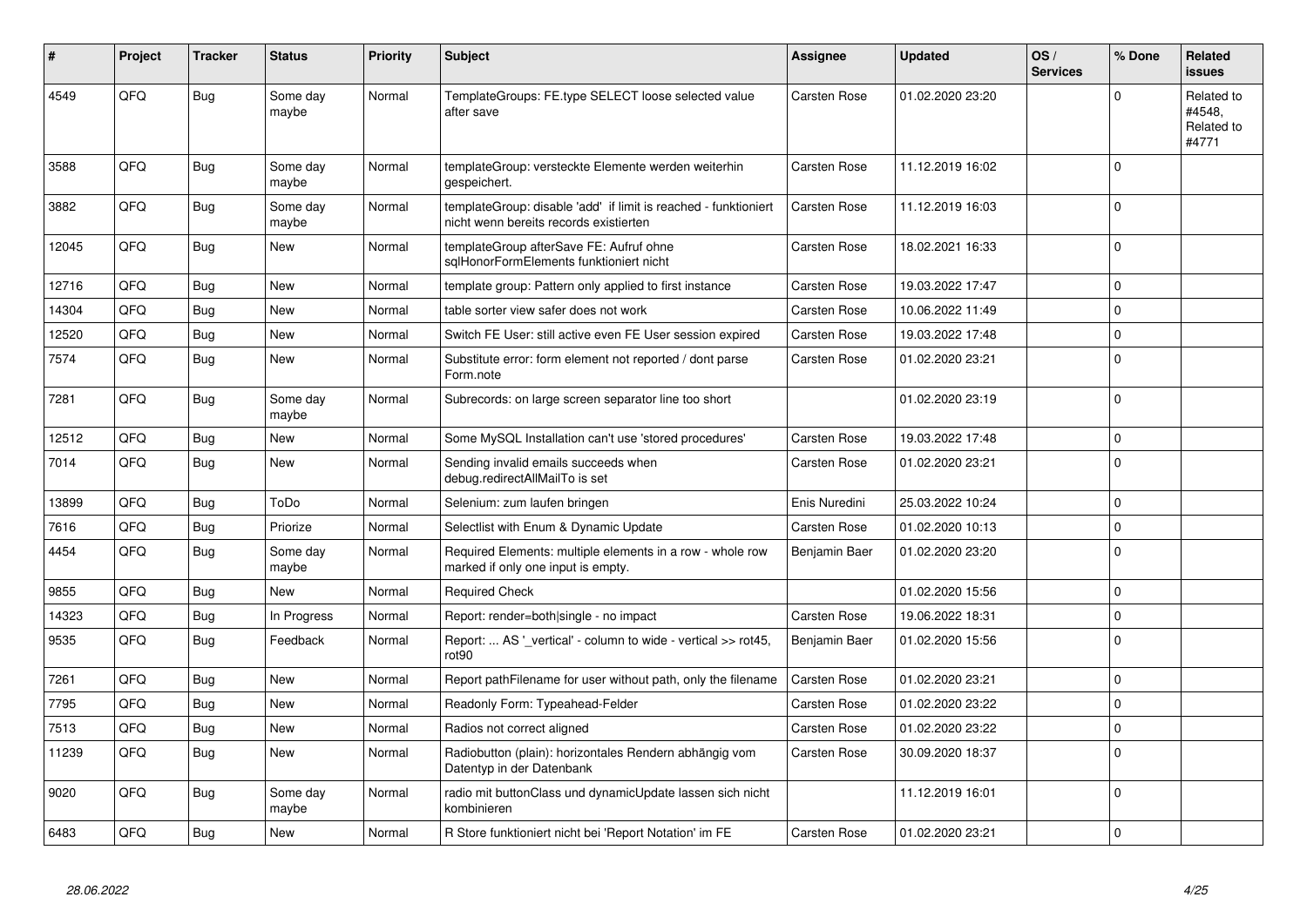| #     | Project | <b>Tracker</b> | <b>Status</b>     | <b>Priority</b> | <b>Subject</b>                                                                                        | <b>Assignee</b>     | <b>Updated</b>   | OS/<br><b>Services</b> | % Done      | Related<br><b>issues</b>                       |
|-------|---------|----------------|-------------------|-----------------|-------------------------------------------------------------------------------------------------------|---------------------|------------------|------------------------|-------------|------------------------------------------------|
| 4771  | QFQ     | <b>Bug</b>     | Some day<br>maybe | Normal          | qfq: select-down-values empty after save (edit-form for<br>program administrators)                    | <b>Carsten Rose</b> | 01.02.2020 23:20 |                        | U           | Related to<br>#4549, Has<br>duplicate<br>#4282 |
| 6574  | QFQ     | Bug            | Priorize          | Normal          | qfq.log: Fehlermeldung wurde angezeigt, aber nicht geloggt                                            | <b>Carsten Rose</b> | 01.02.2020 10:13 |                        | $\Omega$    |                                                |
| 13528 | QFQ     | <b>Bug</b>     | New               | Normal          | gfg.io > releases: es wird kein neues Release angelegt                                                | Benjamin Baer       | 19.03.2022 17:46 |                        | $\Omega$    |                                                |
| 7524  | QFQ     | <b>Bug</b>     | New               | Normal          | QFQ throws a 'General Error' if 'fileadmin/protected/log/' is<br>not writeable                        | Carsten Rose        | 01.02.2020 23:22 |                        | $\mathbf 0$ |                                                |
| 9024  | QFQ     | Bug            | Some day<br>maybe | Normal          | QFQ Einarbeitung                                                                                      |                     | 01.02.2020 15:56 |                        | $\Omega$    |                                                |
| 6140  | QFQ     | Bug            | Priorize          | Normal          | QFQ DnD Sort: Locked fields                                                                           | Benjamin Baer       | 21.03.2022 09:56 |                        | $\mathbf 0$ |                                                |
| 13592 | QFQ     | Bug            | <b>New</b>        | Normal          | QFQ Build Queue: das vergeben von Tags klappt nicht. Es<br>werden keine Releases gebaut.              | Carsten Rose        | 19.03.2022 17:45 |                        | $\Omega$    |                                                |
| 10658 | QFQ     | Bug            | <b>New</b>        | Normal          | processReadOnly broken                                                                                | Carsten Rose        | 27.05.2020 17:55 |                        | $\mathbf 0$ |                                                |
| 11668 | QFQ     | Bug            | <b>New</b>        | Normal          | Play function.sql - problem with mysql                                                                | Carsten Rose        | 03.05.2021 20:48 |                        | $\Omega$    |                                                |
| 2063  | QFQ     | Bug            | Some day<br>maybe | Normal          | Pills auf 'inaktiv' setzen falls keine Element auf dem Pill<br>sichtbar sind.                         | Benjamin Baer       | 11.12.2019 16:03 |                        | $\Omega$    | Related to<br>#3752                            |
| 14175 | QFQ     | <b>Bug</b>     | In Progress       | Normal          | Opening a form with no QFQ Session cookie fails                                                       | Carsten Rose        | 03.06.2022 10:40 |                        | $\mathbf 0$ |                                                |
| 7685  | QFQ     | Bug            | New               | Normal          | Open FormElement from QFQ error message and save<br>modified record: error about missing {{formId:F}} | Carsten Rose        | 01.02.2020 23:22 |                        | $\Omega$    |                                                |
| 12133 | QFQ     | <b>Bug</b>     | <b>New</b>        | Normal          | NPM, phpSpreadSheet aktualisieren                                                                     | <b>Carsten Rose</b> | 15.03.2021 09:04 |                        | $\Omega$    |                                                |
| 3613  | QFQ     | Bug            | Some day<br>maybe | Normal          | note /note unchecked -> note div (col-md) wird weiterhin<br>gerendert                                 | Elias Villiger      | 01.02.2020 23:19 |                        | 100         |                                                |
| 4546  | QFQ     | Bug            | Some day<br>maybe | Normal          | NH: SIP storage is destroyed                                                                          |                     | 01.02.2020 23:20 |                        | $\Omega$    |                                                |
| 11667 | QFQ     | Bug            | <b>New</b>        | Normal          | MySQL mariadb-server-10.3: Incorrect datetime value                                                   | <b>Carsten Rose</b> | 03.05.2021 20:48 |                        | $\Omega$    |                                                |
| 11695 | QFQ     | <b>Bug</b>     | New               | Normal          | MultiForm required FE Error                                                                           | <b>Carsten Rose</b> | 04.12.2020 13:34 |                        | $\Omega$    |                                                |
| 12325 | QFQ     | Bug            | Priorize          | Normal          | MultiDB form.dbIndex not working for report syntax                                                    | Carsten Rose        | 07.09.2021 13:37 |                        | $\Omega$    | Related to<br>#12145,<br>Related to<br>#12314  |
| 13332 | QFQ     | <b>Bug</b>     | <b>New</b>        | Normal          | Multi Form: Required Felder werden visuell nicht markiert.                                            | Carsten Rose        | 19.03.2022 17:47 |                        | 0           |                                                |
| 13331 | QFQ     | Bug            | <b>New</b>        | Normal          | Multi Form: Clear Icon misplaced                                                                      | <b>Carsten Rose</b> | 19.03.2022 17:47 |                        | $\Omega$    |                                                |
| 6566  | QFQ     | <b>Bug</b>     | Priorize          | Normal          | Link Function 'delete': provided parameter missing on page<br>reload                                  | Benjamin Baer       | 03.01.2022 08:08 |                        | $\Omega$    |                                                |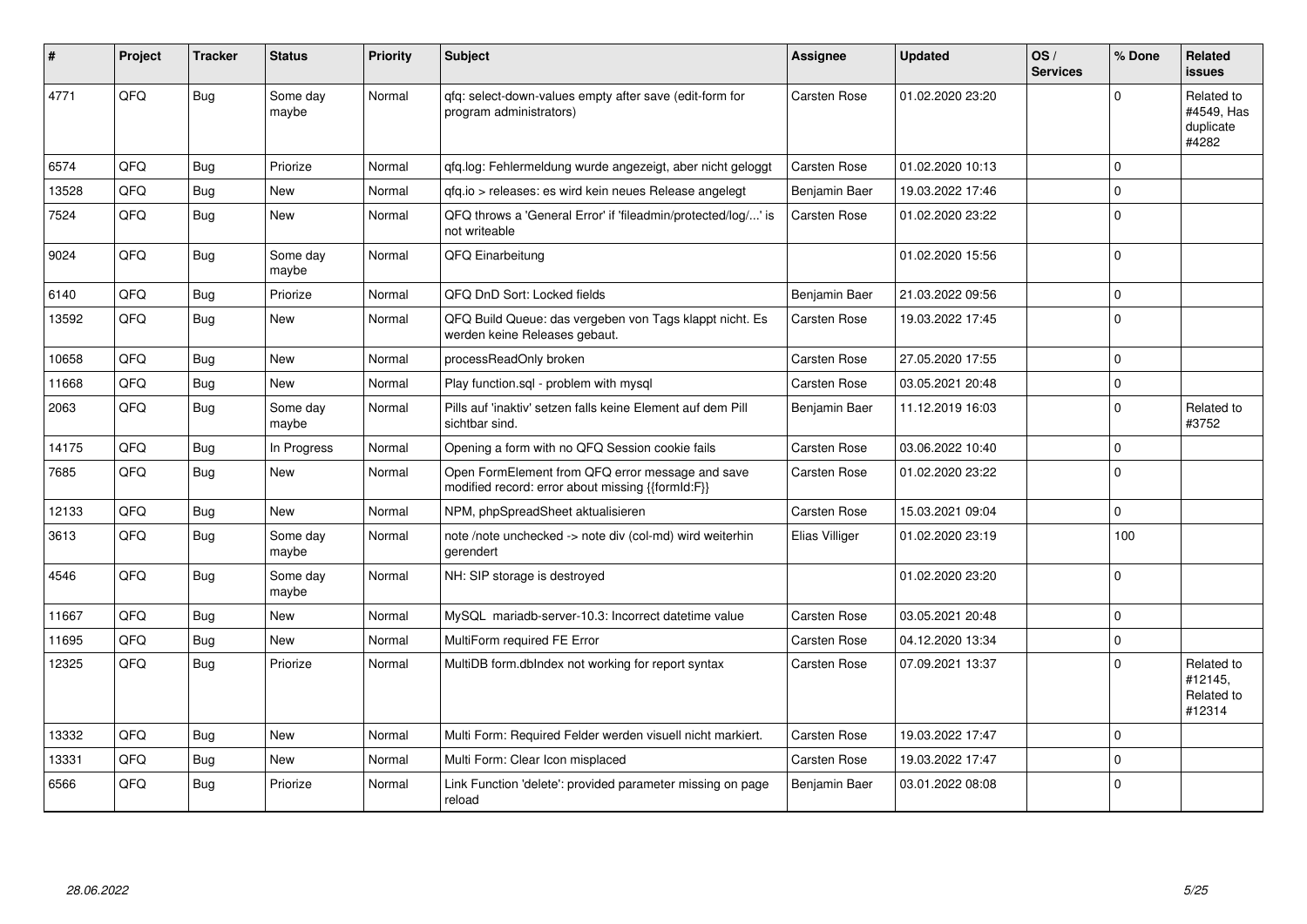| #     | Project | <b>Tracker</b> | <b>Status</b>     | <b>Priority</b> | <b>Subject</b>                                                                                                                                      | Assignee            | <b>Updated</b>   | OS/<br><b>Services</b> | % Done         | Related<br><b>issues</b>                                                |
|-------|---------|----------------|-------------------|-----------------|-----------------------------------------------------------------------------------------------------------------------------------------------------|---------------------|------------------|------------------------|----------------|-------------------------------------------------------------------------|
| 9834  | QFQ     | Bug            | Priorize          | Normal          | Input elements with tag 'disabled' are missing on<br>form-submit: server option 'processReadOnly' broken                                            | Carsten Rose        | 07.12.2021 16:43 |                        | $\Omega$       | Related to<br>#9691,<br>Related to<br>#5305, Has<br>duplicate<br>#12331 |
| 14305 | QFQ     | <b>Bug</b>     | New               | Normal          | Inline Report editing does not create history entries                                                                                               | Carsten Rose        | 10.06.2022 11:55 |                        | $\mathbf 0$    |                                                                         |
| 4659  | QFQ     | <b>Bug</b>     | Some day<br>maybe | Normal          | infoButtonExtra                                                                                                                                     | <b>Carsten Rose</b> | 01.02.2020 23:20 |                        | $\Omega$       |                                                                         |
| 14091 | QFQ     | <b>Bug</b>     | New               | Normal          | inconsistent template path for twig                                                                                                                 | Carsten Rose        | 19.04.2022 18:36 |                        | $\mathbf 0$    |                                                                         |
| 11347 | QFQ     | <b>Bug</b>     | Feedback          | Normal          | If Bedingungen funktionieren nicht korrekt                                                                                                          | Christoph Fuchs     | 21.03.2021 20:37 |                        | $\Omega$       |                                                                         |
| 9126  | QFQ     | <b>Bug</b>     | Some day<br>maybe | Normal          | hidden Form elements are present in page source                                                                                                     |                     | 02.01.2021 18:41 |                        | $\mathbf{0}$   |                                                                         |
| 14283 | QFQ     | <b>Bug</b>     | Priorize          | Normal          | HEIC / HEIF convert doesn't trigger                                                                                                                 | <b>Carsten Rose</b> | 19.06.2022 16:37 |                        | $\overline{0}$ |                                                                         |
| 9898  | QFQ     | <b>Bug</b>     | Feedback          | Normal          | Formular trotz Timeout gespeichert                                                                                                                  | Benjamin Baer       | 01.02.2020 15:56 |                        | $\mathbf{0}$   |                                                                         |
| 10322 | QFQ     | <b>Bug</b>     | <b>New</b>        | Normal          | FormElement / Radio: missing column 'enum' >> FE not<br>reported                                                                                    | Carsten Rose        | 07.05.2020 09:37 |                        | $\Omega$       |                                                                         |
| 7890  | QFQ     | <b>Bug</b>     | New               | Normal          | FormElement 'required': extraButtonInfo not aligned                                                                                                 | Carsten Rose        | 11.06.2021 21:17 |                        | $\mathbf 0$    | Related to<br>#11517                                                    |
| 4008  | QFQ     | <b>Bug</b>     | Some day<br>maybe | Normal          | FormElemen.type=sendmail: wrong 'TO' if 'real<br>name <rea@mail.to>' is used</rea@mail.to>                                                          | Carsten Rose        | 11.12.2019 16:03 |                        | 0              |                                                                         |
| 9773  | QFQ     | <b>Bug</b>     | New               | Normal          | form.parameter.formModeGlobal=requiredOff                                                                                                           | Carsten Rose        | 01.02.2020 15:56 |                        | 0              |                                                                         |
| 12581 | QFQ     | Bug            | New               | Normal          | Form.forward=close: Record 'new' in new browser tab > save<br>(& close) >> Form is not reloaded with new created record id<br>and stays in mode=new | Carsten Rose        | 19.03.2022 17:48 |                        | $\Omega$       |                                                                         |
| 14245 | QFQ     | <b>Bug</b>     | New               | Normal          | Form Save Btn bleibt disabled wenn Datumsfeld über<br>Datepicker geändert                                                                           | Enis Nuredini       | 27.05.2022 13:45 |                        | $\Omega$       | Related to<br>#13689                                                    |
| 5557  | QFQ     | <b>Bug</b>     | Some day<br>maybe | Normal          | Form load: STORE_RECORD filled, but should be empty                                                                                                 | Carsten Rose        | 01.02.2020 23:19 |                        | $\Omega$       |                                                                         |
| 14322 | QFQ     | Bug            | New               | Normal          | Form Load: by default no scroll (save & close should be<br>visible)                                                                                 | Enis Nuredini       | 15.06.2022 14:12 |                        | $\Omega$       | Related to<br>#14321,<br>Related to<br>#6232                            |
| 4756  | QFQ     | <b>Bug</b>     | <b>New</b>        | Normal          | Form dirty even nothing changes                                                                                                                     | Carsten Rose        | 11.12.2019 16:16 |                        | $\Omega$       |                                                                         |
| 6462  | QFQ     | <b>Bug</b>     | New               | Normal          | File Upload: Nutzlose Fehlermeldung wenn Datei zu gross                                                                                             | Carsten Rose        | 01.02.2020 23:21 |                        | $\Omega$       | Related to<br>#6139                                                     |
| 10937 | QFQ     | Bug            | <b>New</b>        | Normal          | Fehler mit abhängigen Select- Feldern beim Positionieren                                                                                            | <b>Carsten Rose</b> | 12.11.2020 23:45 |                        | $\Omega$       |                                                                         |
| 7512  | QFQ     | <b>Bug</b>     | New               | Normal          | FE: inputType=number >> 'pattern' is not respected                                                                                                  | Carsten Rose        | 01.02.2020 23:22 |                        | $\mathbf{0}$   |                                                                         |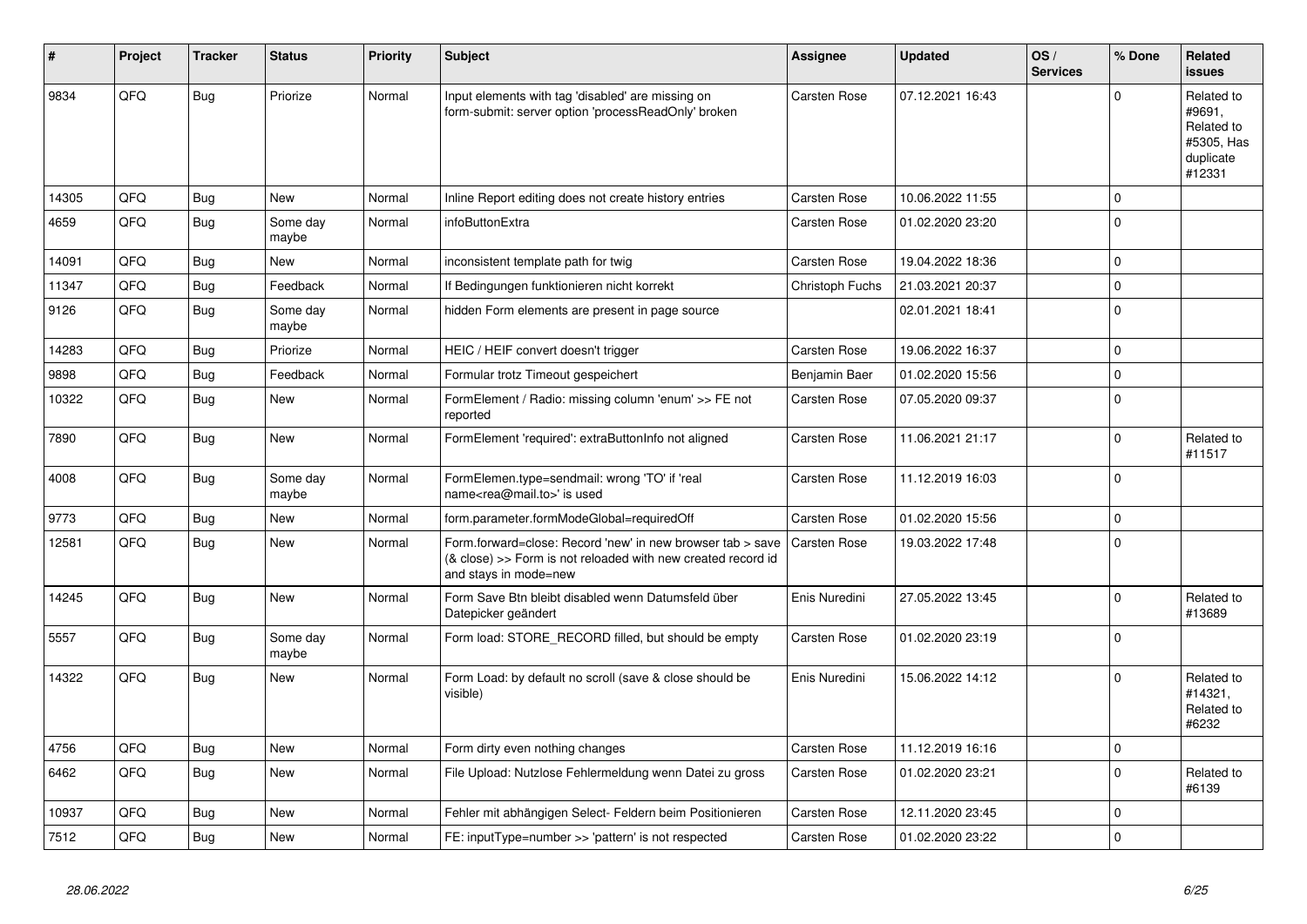| $\vert$ # | Project | <b>Tracker</b> | <b>Status</b>     | <b>Priority</b> | <b>Subject</b>                                                                                                       | Assignee            | <b>Updated</b>   | OS/<br><b>Services</b> | % Done       | Related<br><b>issues</b>                                                                                                       |
|-----------|---------|----------------|-------------------|-----------------|----------------------------------------------------------------------------------------------------------------------|---------------------|------------------|------------------------|--------------|--------------------------------------------------------------------------------------------------------------------------------|
| 9533      | QFQ     | Bug            | <b>New</b>        | Normal          | FE.type=upload: Check in 'beforeSave' if upload is given                                                             | Carsten Rose        | 01.02.2020 23:22 |                        | $\Omega$     | Related to<br>#11523                                                                                                           |
| 8037      | QFQ     | <b>Bug</b>     | Priorize          | Normal          | FE.type=upload (advanced mode): {{slaveld:V}} missing<br>during dynamic update                                       | Carsten Rose        | 01.02.2020 10:13 |                        | $\Omega$     |                                                                                                                                |
| 10082     | QFQ     | <b>Bug</b>     | <b>New</b>        | Normal          | FE.type=SELECT - 'sanatize' Class                                                                                    | Carsten Rose        | 07.05.2020 09:36 |                        | $\Omega$     | Related to<br>#10081                                                                                                           |
| 5877      | QFQ     | <b>Bug</b>     | Some day<br>maybe | Normal          | FE.type=note:bsColumn strange behaviour                                                                              |                     | 01.02.2020 23:19 |                        | $\Omega$     |                                                                                                                                |
| 9317      | QFQ     | Bug            | <b>New</b>        | Normal          | FE.type=note: with dynamic show/hidden an empty label<br>causes trouble                                              | Carsten Rose        | 01.02.2020 23:22 |                        | $\Omega$     |                                                                                                                                |
| 8049      | QFQ     | Bug            | <b>New</b>        | Normal          | FE.type=note, column 'value': text moves some pixel to top<br>after save                                             | Carsten Rose        | 01.02.2020 23:22 |                        | $\Omega$     |                                                                                                                                |
| 5559      | QFQ     | <b>Bug</b>     | <b>New</b>        | Normal          | FE.type = Upload: 'accept' might contain variables                                                                   | Carsten Rose        | 11.05.2020 21:23 |                        | $\Omega$     |                                                                                                                                |
| 5021      | QFQ     | <b>Bug</b>     | Some day<br>maybe | Normal          | FE.typ=extra - during save displays error 'datum2' already<br>filled in STORE_SIP - the value is stored nevertheless | Carsten Rose        | 01.02.2020 23:19 |                        | $\Omega$     | Related to<br>#3875                                                                                                            |
| 7656      | QFQ     | Bug            | Priorize          | Normal          | FE with required, 'pattern' and 'extraButtonLock': always<br>complain about missing value                            | Carsten Rose        | 01.02.2020 10:13 |                        | $\Omega$     |                                                                                                                                |
| 3547      | QFQ     | <b>Bug</b>     | <b>New</b>        | Normal          | FE of type 'note' causes writing of empty fields.                                                                    | <b>Carsten Rose</b> | 01.02.2020 23:21 |                        | $\Omega$     |                                                                                                                                |
| 12040     | QFQ     | <b>Bug</b>     | New               | Normal          | FE Mode 'hidden' für zwei FEs auf einer Zeile                                                                        | Carsten Rose        | 18.02.2021 10:13 |                        | $\Omega$     |                                                                                                                                |
| 3750      | QFQ     | Bug            | Some day<br>maybe | Normal          | FE in a row: if one violates check, all are red                                                                      | Carsten Rose        | 11.12.2019 16:03 |                        | $\Omega$     |                                                                                                                                |
| 9862      | QFQ     | <b>Bug</b>     | Priorize          | Normal          | Failed writing to sql mail qfq.log should throw an exception                                                         | <b>Carsten Rose</b> | 01.02.2020 10:13 |                        | $\Omega$     |                                                                                                                                |
| 4528      | QFQ     | Bug            | Some day<br>maybe | Normal          | extraButtonLock mit SQLAhead Bug                                                                                     | Carsten Rose        | 01.02.2020 23:19 |                        | $\Omega$     |                                                                                                                                |
| 11517     | QFQ     | Bug            | In Progress       | Normal          | extraButtonInfo Broken for multiple FormElements                                                                     | Carsten Rose        | 12.05.2022 13:12 |                        | $\Omega$     | Related to<br>#7890,<br>Related to<br>#3811, Has<br>duplicate<br>#10905, Has<br>duplicate<br>#10553, Has<br>duplicate<br>#6779 |
| 10324     | QFQ     | <b>Bug</b>     | New               | Normal          | Excel Export mit Template funktioniert nur, wenn Template<br>vor uid kommt                                           |                     | 30.03.2020 11:20 |                        | $\mathbf{0}$ | Related to<br>#10257                                                                                                           |
| 4328      | QFQ     | <b>Bug</b>     | Some day<br>maybe | Normal          | Error Message: Show FE name/number on problems in FE                                                                 | Carsten Rose        | 01.02.2020 23:20 |                        | $\Omega$     |                                                                                                                                |
| 9127      | QFQ     | Bug            | <b>New</b>        | Normal          | Error Message: change 'roll over' color - text not readable                                                          | Carsten Rose        | 01.02.2020 23:22 |                        | $\mathbf{0}$ |                                                                                                                                |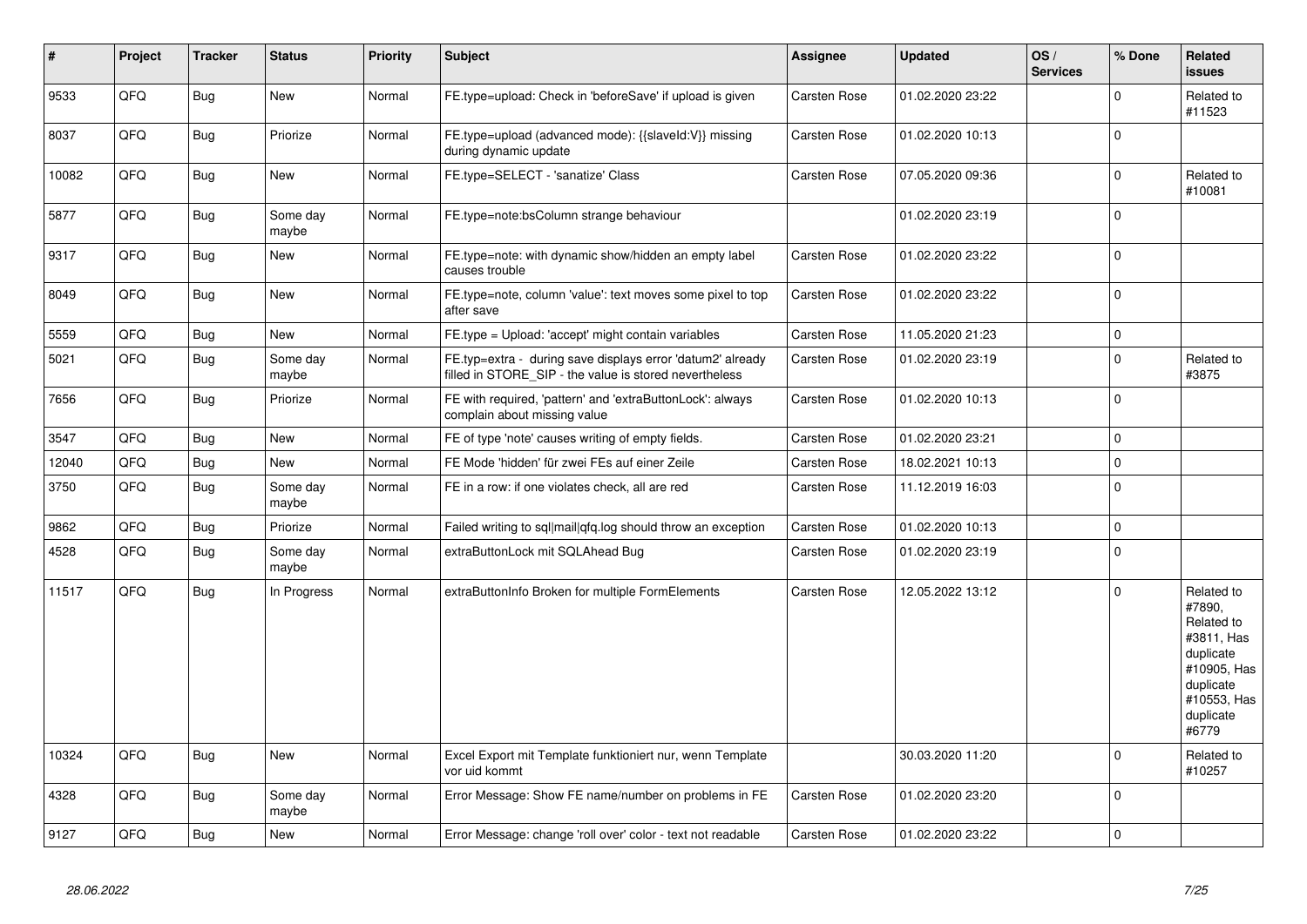| #     | Project | <b>Tracker</b> | <b>Status</b>     | <b>Priority</b> | <b>Subject</b>                                                                                                   | <b>Assignee</b>     | <b>Updated</b>   | OS/<br><b>Services</b> | % Done       | <b>Related</b><br>issues                         |
|-------|---------|----------------|-------------------|-----------------|------------------------------------------------------------------------------------------------------------------|---------------------|------------------|------------------------|--------------|--------------------------------------------------|
| 6912  | QFQ     | Bug            | <b>New</b>        | Normal          | error Message Var 'deadline' already set in SIP - in Form<br>with FE.value={{deadline:R:::{{deadlinePeriod:Y}}}} | Carsten Rose        | 01.02.2020 23:21 |                        | <sup>0</sup> |                                                  |
| 7547  | QFQ     | Bug            | New               | Normal          | Error Message in afterSave: wrong parameter column<br>reported                                                   | Carsten Rose        | 01.02.2020 23:22 |                        | 0            |                                                  |
| 6677  | QFQ     | Bug            | New               | Normal          | Error message FE Action Element: no/wrong FE reference<br>who cause the problem.                                 | Carsten Rose        | 01.02.2020 23:21 |                        | $\Omega$     |                                                  |
| 9013  | QFQ     | Bug            | <b>New</b>        | Normal          | Error in Twig template not handled                                                                               | Carsten Rose        | 20.10.2021 13:43 |                        | 0            |                                                  |
| 13689 | QFQ     | Bug            | New               | Normal          | Enter auf Eingabefeld mit ungültigem Wert führt zu blurry<br>Seite                                               | Enis Nuredini       | 28.05.2022 10:53 |                        | $\Omega$     | Related to<br>#14245, Has<br>duplicate<br>#11891 |
| 10759 | QFQ     | Bug            | <b>New</b>        | Normal          | emptyMeansNull - Feld falsch aktualisiert                                                                        |                     | 12.11.2020 23:45 |                        | $\Omega$     |                                                  |
| 12989 | QFQ     | Bug            | New               | Normal          | empty string does not trigger dynamic update                                                                     | Enis Nuredini       | 28.05.2022 11:09 |                        | 0            |                                                  |
| 9783  | QFQ     | <b>Bug</b>     | <b>New</b>        | Normal          | Email with special characters                                                                                    | Carsten Rose        | 01.02.2020 23:22 |                        | $\Omega$     |                                                  |
| 7002  | QFQ     | Bug            | New               | Normal          | Dynamic Update: row does not disappear / appear                                                                  | Carsten Rose        | 01.02.2020 23:22 |                        | $\mathbf 0$  |                                                  |
| 3682  | QFQ     | <b>Bug</b>     | Some day<br>maybe | Normal          | Dynamic update: Radio buttons                                                                                    | Carsten Rose        | 11.12.2019 16:02 |                        | $\Omega$     |                                                  |
| 8106  | QFQ     | Bug            | Some day<br>maybe | Normal          | Dynamic Update: Feld kann nicht auf empty zurückgesetzt<br>werden                                                | Carsten Rose        | 11.12.2019 16:01 |                        | $\mathbf 0$  |                                                  |
| 3811  | QFQ     | Bug            | Some day<br>maybe | Normal          | Dynamic Update: extraButtonInfo - Text aktualisieren                                                             | Carsten Rose        | 11.12.2019 16:03 |                        | 0            | Related to<br>#11517                             |
| 2665  | QFQ     | <b>Bug</b>     | Priorize          | Normal          | Dynamic Update funktioniert nicht, wenn beim<br>entsprechenden FormElement eine size angegeben ist.              | Benjamin Baer       | 03.01.2022 08:12 |                        | 30           |                                                  |
| 4583  | QFQ     | <b>Bug</b>     | Some day<br>maybe | Normal          | Dynamic Update bei TypeAhead Feldern                                                                             | Carsten Rose        | 01.02.2020 23:19 |                        | $\Omega$     |                                                  |
| 9975  | QFQ     | <b>Bug</b>     | Priorize          | Normal          | Dropdown Menu: 'r:3' broken                                                                                      | Carsten Rose        | 01.02.2020 10:13 |                        | $\mathbf 0$  |                                                  |
| 4293  | QFQ     | Bug            | Some day<br>maybe | Normal          | Download broken if token 'd:' is missing - but no error<br>message                                               | Carsten Rose        | 11.12.2019 16:03 |                        | 0            | Related to<br>#7514                              |
| 8316  | QFQ     | Bug            | Feedback          | Normal          | Documentation/Behaviour for Nested Queries and<br>Record-Store confusing                                         | Nicola Chiapolini   | 20.11.2019 09:14 |                        | $\Omega$     |                                                  |
| 14377 | QFQ     | Bug            | New               | Normal          | Documentation > General Tips: white page after migration                                                         | Enis Nuredini       | 19.06.2022 16:37 |                        | 0            |                                                  |
| 13460 | QFQ     | Bug            | New               | Normal          | Doc: Password set/reset  password should not processed<br>with 'html encode'                                     | <b>Carsten Rose</b> | 19.03.2022 17:46 |                        | $\Omega$     |                                                  |
| 3130  | QFQ     | <b>Bug</b>     | Some day<br>maybe | Normal          | Debug Info's nicht korrekt nach 'New > Save'.                                                                    | Carsten Rose        | 11.12.2019 16:03 |                        | $\Omega$     | Related to<br>#3253                              |
| 14303 | QFQ     | Bug            | ToDo              | Normal          | datetime broken with picker                                                                                      | Enis Nuredini       | 17.06.2022 09:02 |                        | 0            | Related to<br>#12630                             |
| 13767 | QFQ     | Bug            | Feedback          | Normal          | date/time-picker: required shows up/down button orange                                                           | Enis Nuredini       | 16.05.2022 23:16 |                        | 0            |                                                  |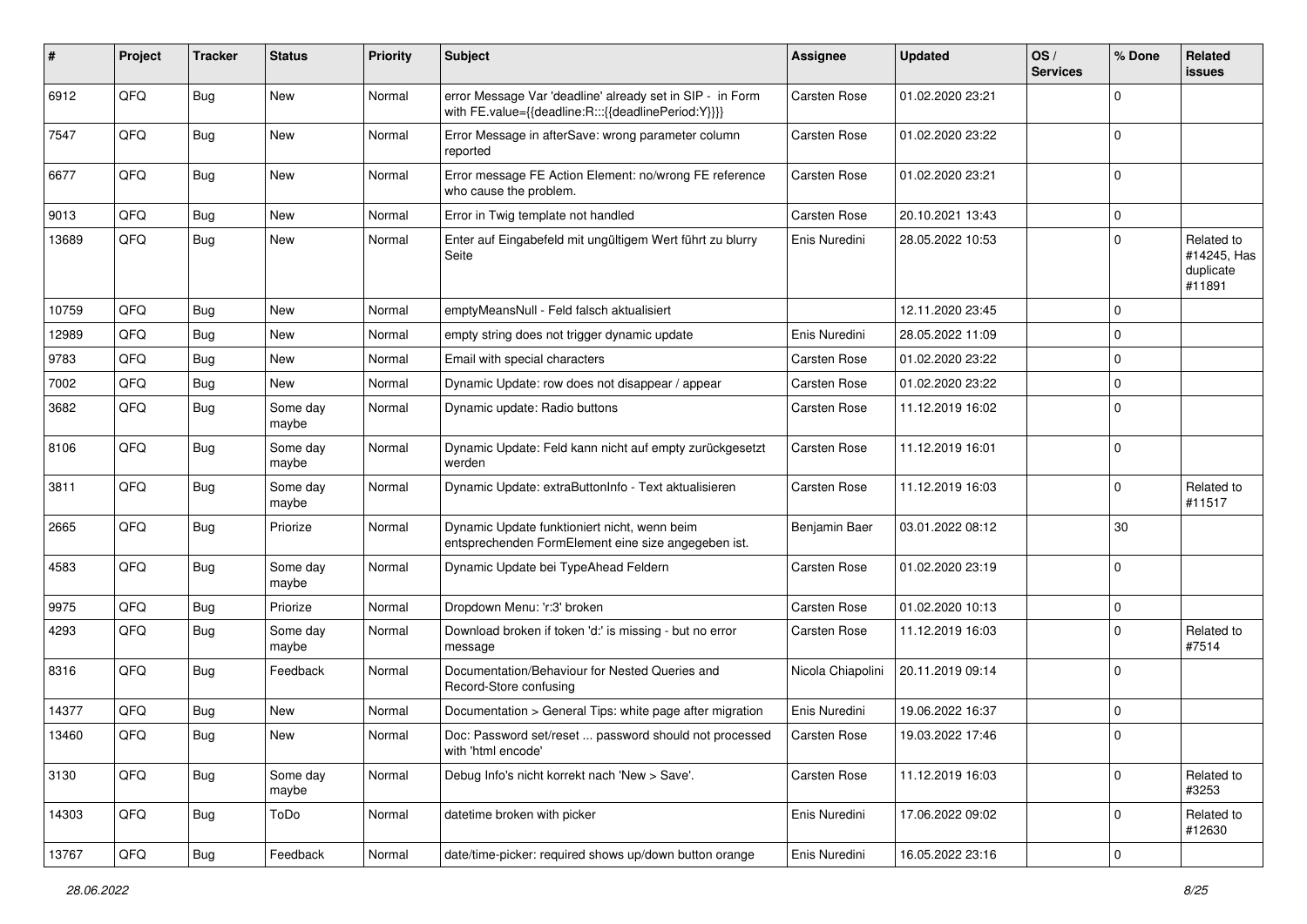| #     | Project | <b>Tracker</b> | <b>Status</b>     | <b>Priority</b> | Subject                                                                                                                       | <b>Assignee</b> | <b>Updated</b>   | OS/<br><b>Services</b> | % Done         | Related<br><b>issues</b>                    |
|-------|---------|----------------|-------------------|-----------------|-------------------------------------------------------------------------------------------------------------------------------|-----------------|------------------|------------------------|----------------|---------------------------------------------|
| 12327 | QFQ     | Bug            | <b>New</b>        | Normal          | Copy to clipboard: Glyphicon can not be changed                                                                               | Carsten Rose    | 27.12.2021 17:59 |                        | $\Omega$       |                                             |
| 12714 | QFQ     | Bug            | New               | Normal          | Conversion of GIF to PDF broken when GIF contains Alpha.                                                                      | Carsten Rose    | 19.03.2022 17:49 |                        | 0              |                                             |
| 3349  | QFQ     | <b>Bug</b>     | Some day<br>maybe | Normal          | config.qfq.ini: a) vertraegt keine '=' im Value (z.B. Passwort),<br>b) Values sollten in ticks einschliessbar sein (spaces, ) | Carsten Rose    | 11.12.2019 16:02 |                        | $\Omega$       |                                             |
| 9691  | QFQ     | <b>Bug</b>     | In Progress       | Normal          | Checkbox: dynamic update > readonly                                                                                           | Carsten Rose    | 01.02.2020 23:22 |                        | 50             | Related to<br>#9834                         |
| 11752 | QFQ     | <b>Bug</b>     | New               | Normal          | checkbox renders multiple input elements with same name                                                                       | Carsten Rose    | 17.12.2020 14:58 |                        | $\Omega$       | Related to<br>#11750                        |
| 9669  | QFQ     | Bug            | Some day<br>maybe | Normal          | Checkbox / Template Group: radio/checkbox visible broken<br>after 'add'                                                       | Carsten Rose    | 16.06.2021 13:47 |                        | $\mathbf 0$    | Related to<br>#8091                         |
| 13451 | QFQ     | <b>Bug</b>     | New               | Normal          | Character Counter / Max Character: Problem in Safari                                                                          | Carsten Rose    | 15.04.2022 17:18 |                        | $\Omega$       |                                             |
| 9177  | QFQ     | <b>Bug</b>     | New               | Normal          | Bug? QFQ tries to save an action FE, which has real<br>existing column name                                                   | Carsten Rose    | 01.02.2020 23:22 |                        | $\Omega$       |                                             |
| 9958  | QFQ     | <b>Bug</b>     | Priorize          | Normal          | Broken subrecord query: no error message                                                                                      | Carsten Rose    | 05.02.2021 15:15 |                        | $\Omega$       |                                             |
| 12546 | QFQ     | <b>Bug</b>     | Feedback          | Normal          | Branch 'Development' - Unit Tests mit dirty workaround<br>angepasst                                                           | Carsten Rose    | 19.03.2022 17:48 |                        | $\mathbf 0$    |                                             |
| 3782  | QFQ     | Bug            | Priorize          | Normal          | Bei fehlerhafter Eingabe (z.B. Datum) sollte das erwartete<br>Format angezeigt werden                                         | Carsten Rose    | 01.02.2020 10:13 |                        | $\mathbf 0$    |                                             |
| 13647 | QFQ     | <b>Bug</b>     | New               | Normal          | Autofocus funktioniert nicht auf Chrome                                                                                       | Benjamin Baer   | 19.03.2022 17:44 |                        | $\Omega$       |                                             |
| 10890 | QFQ     | <b>Bug</b>     | New               | Normal          | AutoCron hangs                                                                                                                |                 | 20.07.2020 13:56 |                        | $\Omega$       |                                             |
| 9275  | QFQ     | Bug            | New               | Normal          | autcron: t3 page, which takes to long to respond, is not<br>reported properly                                                 | Carsten Rose    | 01.02.2020 23:22 |                        | 100            |                                             |
| 11522 | QFQ     | <b>Bug</b>     | New               | Normal          | Aus/Einblenden von Reitern                                                                                                    |                 | 13.11.2020 14:58 |                        | $\Omega$       |                                             |
| 14233 | QFQ     | <b>Bug</b>     | New               | Normal          | AS _link: question - HTML is not rendered                                                                                     | Carsten Rose    | 28.05.2022 11:02 |                        | 0              |                                             |
| 14077 | QFQ     | <b>Bug</b>     | New               | Normal          | As _link: Attribute 'class' missing by r:1 and r:3 - but should<br>set                                                        | Carsten Rose    | 28.05.2022 11:02 |                        | $\mathbf 0$    | Related to<br>#5342,<br>Related to<br>#4343 |
| 9281  | QFQ     | <b>Bug</b>     | Some day<br>maybe | Normal          | Allow STRICT_TRANS_TABLES                                                                                                     | Carsten Rose    | 02.01.2021 18:43 |                        | $\Omega$       |                                             |
| 11715 | QFQ     | <b>Bug</b>     | New               | Normal          | acceptZeroAsRequired and requiredOffButMark do not<br>coincide                                                                |                 | 08.12.2020 12:13 |                        | $\Omega$       |                                             |
| 4092  | QFQ     | Bug            | Some day<br>maybe | Normal          | 1) Logging verbessern wann welches FE warum ausgefuehrt<br>wird, 2) Documentation: Best Practice Template Group               | Carsten Rose    | 01.02.2020 23:19 |                        | $\Omega$       | Related to<br>#3504                         |
| 5768  | QFQ     | Bug            | Some day<br>maybe | Normal          | '{{pageLanguage:T}}' missing if QFQ is called via api                                                                         | Carsten Rose    | 01.02.2020 23:19 |                        | $\mathbf 0$    |                                             |
| 7101  | QFG     | <b>Bug</b>     | Some day<br>maybe | Normal          | 'form' in SIP and 'report' - breaks                                                                                           |                 | 01.02.2020 23:20 |                        | $\overline{0}$ |                                             |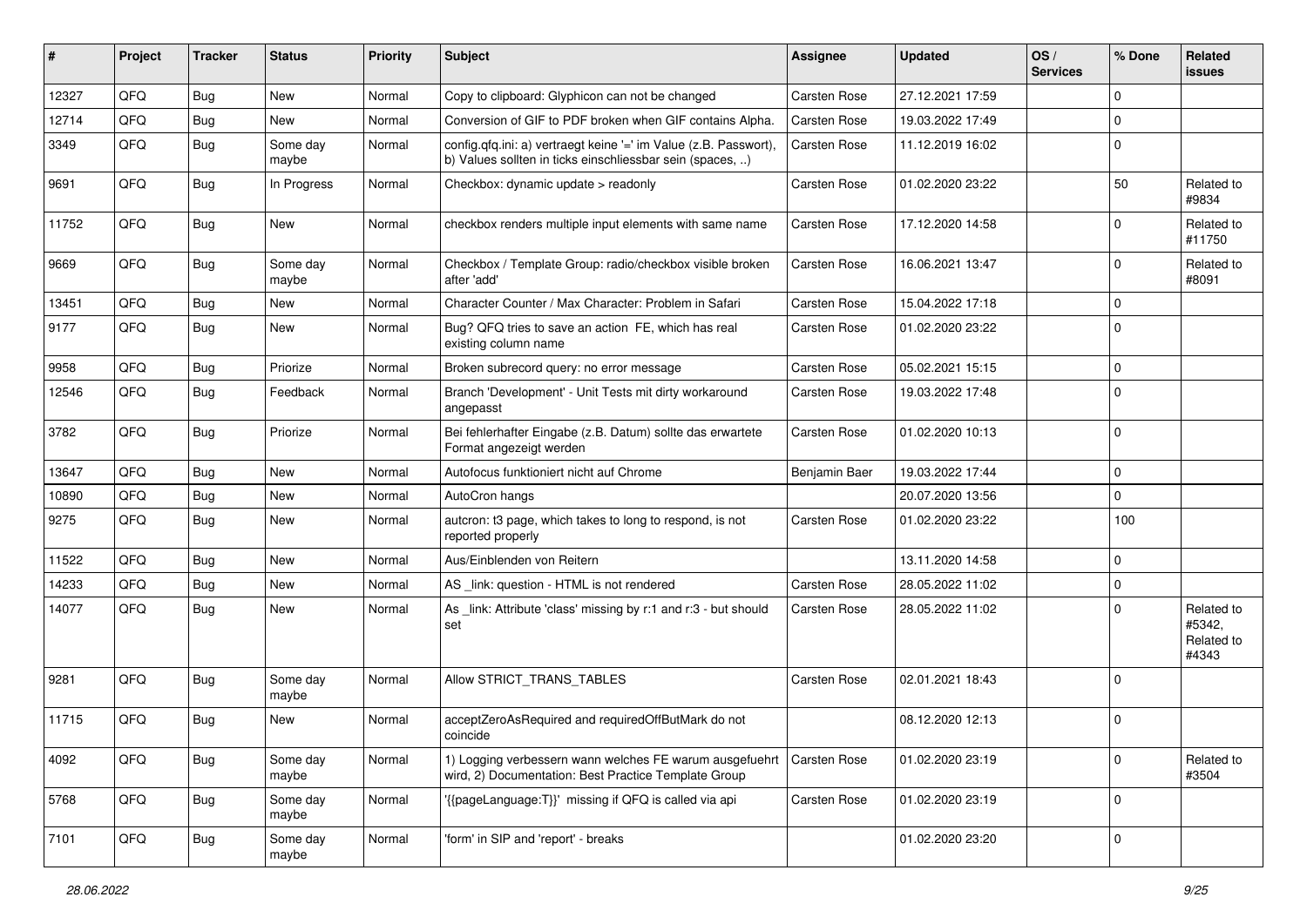| $\pmb{\sharp}$ | Project | <b>Tracker</b> | <b>Status</b>     | <b>Priority</b> | <b>Subject</b>                                                                               | <b>Assignee</b> | <b>Updated</b>   | OS/<br><b>Services</b> | % Done         | Related<br><b>issues</b>                                               |
|----------------|---------|----------------|-------------------|-----------------|----------------------------------------------------------------------------------------------|-----------------|------------------|------------------------|----------------|------------------------------------------------------------------------|
| 4441           | QFQ     | Bug            | Some day<br>maybe | Normal          | \$ SERVER Vars sollten nur aus dem Store genommen<br>werden - Code entsprechend anpassen.    |                 | 11.12.2019 16:02 |                        | $\Omega$       |                                                                        |
| 4651           | QFQ     | Bug            | Some day<br>maybe | Normal          | "Loading document" Modal wird angezeigt bei uzhcd type=2<br>Ansicht                          | Carsten Rose    | 01.02.2020 23:20 |                        | $\Omega$       |                                                                        |
| 5576           | QFQ     | Bug            | New               | Normal          | Using MySQL 'DROP' requires privilege - wich is not really<br>necessary.                     | Carsten Rose    | 01.02.2020 23:21 |                        | $\overline{0}$ |                                                                        |
| 7456           | QFQ     | <b>Bug</b>     | Some day<br>maybe | Low             | Todos in Code: solve or make ticket                                                          | Carsten Rose    | 16.09.2021 15:10 |                        | $\Omega$       |                                                                        |
| 11195          | QFQ     | Bug            | New               | Low             | Dynamic Update: Note not updated if new text is empty<br>(v20.4)                             |                 | 25.09.2020 11:14 |                        | $\mathbf{0}$   |                                                                        |
| 11850          | QFQ     | Feature        | New               | Urgent          | Wizard Form: basierend auf einer Tabelle eine Form<br>anlegen.                               |                 | 03.05.2021 21:12 |                        | $\Omega$       | Blocked by<br>#8082                                                    |
| 880            | QFQ     | Feature        | Some day<br>maybe | Urgent          | Security: PHP, SQL Injection, XSS                                                            |                 | 03.05.2021 21:14 |                        | $\Omega$       | Related to<br>#14320                                                   |
| 7850           | QFQ     | Feature        | <b>New</b>        | High            | Upload records: non 'pathFileName' column                                                    | Carsten Rose    | 03.05.2021 21:14 |                        | $\Omega$       |                                                                        |
| 12186          | QFQ     | Feature        | New               | High            | TinyMCE Config für Objekte                                                                   | Carsten Rose    | 07.12.2021 17:19 |                        | $\mathbf{0}$   | <b>Blocks</b><br>#12632                                                |
| 4258           | QFQ     | Feature        | Some day<br>maybe | High            | <b>System Defaults: Forms</b>                                                                | Carsten Rose    | 03.05.2021 21:14 |                        | $\Omega$       |                                                                        |
| 10114          | QFQ     | Feature        | <b>New</b>        | High            | Symbol (Link): 'G:' (Glyphicon) replaced by 'i:' (icon)                                      |                 | 07.12.2021 17:19 |                        | $\Omega$       | Related to<br>#3797,<br>Related to<br>#4194                            |
| 12532          | QFQ     | Feature        | New               | High            | SIP-Parameter bei Seitenaufruf in Browser-Console<br>anzeigen                                | Carsten Rose    | 07.12.2021 17:19 |                        | $\Omega$       | Related to<br>#11893,<br>Related to<br>#14187                          |
| 3727           | QFQ     | Feature        | <b>New</b>        | High            | Security: Session Hijacking erschweren                                                       | Carsten Rose    | 03.05.2021 21:14 |                        | $\overline{0}$ |                                                                        |
| 9052           | QFQ     | Feature        | Feedback          | High            | Report: CodeMirror with SQL Syntax Highlight in FE                                           | Enis Nuredini   | 08.06.2022 10:25 |                        | $\mathbf{0}$   |                                                                        |
| 3967           | QFQ     | Feature        | Some day<br>maybe | High            | Report: Checkbox, Radio, Dropdown, Input welches ohne<br>Submit funktioniert - 'Inline-Form' | Carsten Rose    | 03.05.2021 21:14 |                        | $\overline{0}$ |                                                                        |
| 13757          | QFQ     | Feature        | <b>New</b>        | High            | QR / Bar-Code Plugin                                                                         | Enis Nuredini   | 19.03.2022 17:43 |                        | $\Omega$       |                                                                        |
| 14187          | QFQ     | Feature        | New               | High            | gfg.log: show current URL                                                                    | Carsten Rose    | 28.05.2022 11:02 |                        | $\mathbf{0}$   | Related to<br>#13933.<br>Related to<br>#12532,<br>Related to<br>#11893 |
| 8204           | QFQ     | Feature        | Priorize          | High            | Position 'required mark'                                                                     | Carsten Rose    | 16.06.2021 13:44 |                        | $\overline{0}$ |                                                                        |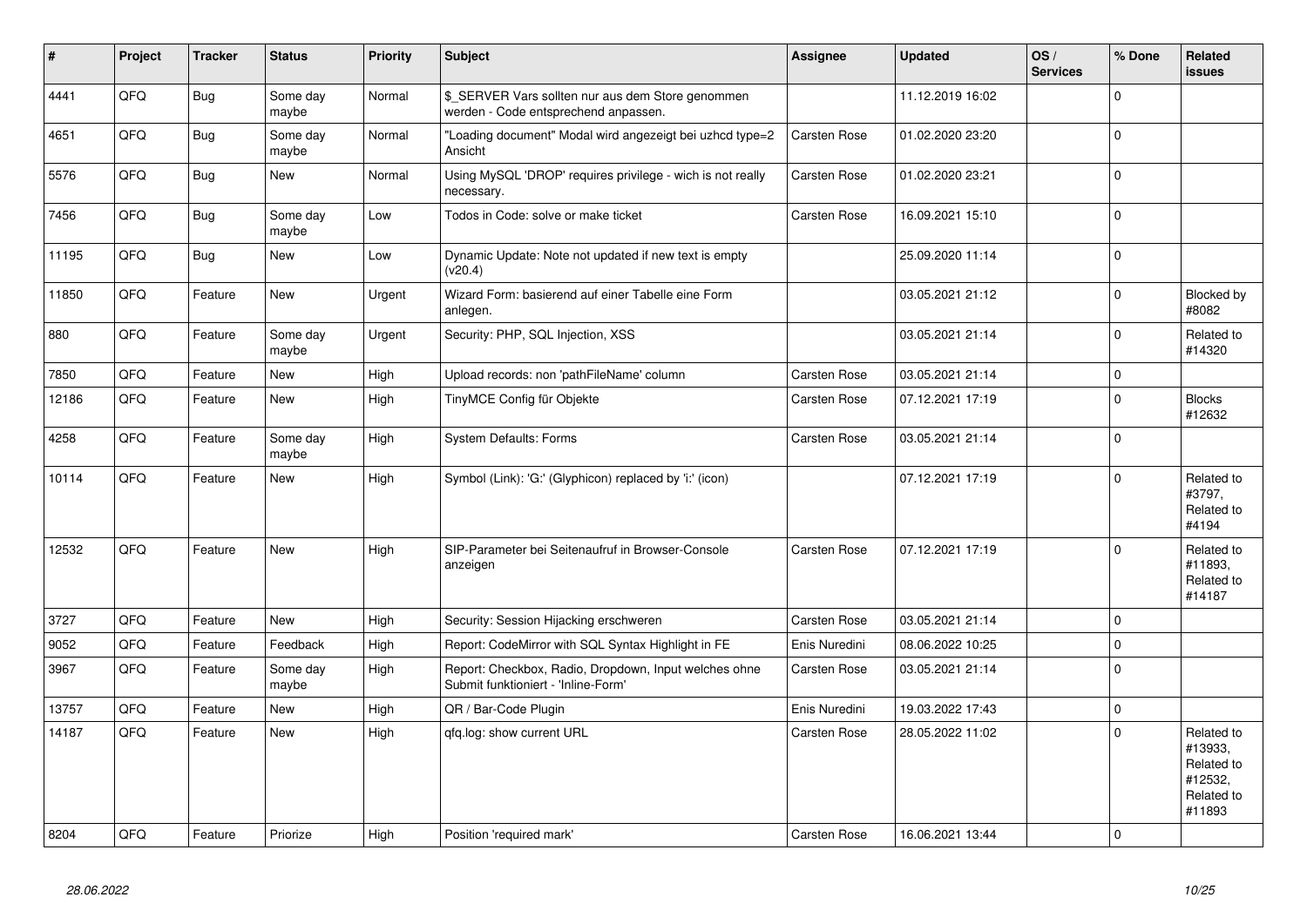| #     | Project | <b>Tracker</b> | <b>Status</b>     | <b>Priority</b> | <b>Subject</b>                                                                                                                        | Assignee      | <b>Updated</b>   | OS/<br><b>Services</b> | % Done       | Related<br><b>issues</b>                        |
|-------|---------|----------------|-------------------|-----------------|---------------------------------------------------------------------------------------------------------------------------------------|---------------|------------------|------------------------|--------------|-------------------------------------------------|
| 5715  | QFQ     | Feature        | <b>New</b>        | High            | PDF Caching                                                                                                                           | Carsten Rose  | 03.05.2021 21:14 |                        | $\Omega$     | Related to<br>#5851,<br>Related to<br>#6357     |
| 7602  | QFQ     | Feature        | ToDo              | High            | Multi Select: with checkboxes                                                                                                         | Benjamin Baer | 22.03.2022 09:07 |                        | $\mathbf 0$  |                                                 |
| 9517  | QFQ     | Feature        | In Progress       | High            | Input multiple tags with typeahead                                                                                                    | Carsten Rose  | 03.05.2021 21:14 |                        | 40           | Related to<br>#10150                            |
| 9548  | QFQ     | Feature        | Feedback          | High            | FormElement: Pattern mismatch - optional report only on<br>focus lost                                                                 | Benjamin Baer | 03.05.2021 21:14 |                        | $\mathbf{0}$ |                                                 |
| 3990  | QFQ     | Feature        | Some day<br>maybe | High            | custom class definition: add space automatically                                                                                      | Carsten Rose  | 03.05.2021 21:14 |                        | $\mathbf{0}$ |                                                 |
| 8082  | QFQ     | Feature        | Priorize          | High            | Contact form without saving record                                                                                                    | Carsten Rose  | 07.12.2021 15:20 |                        | $\Omega$     | Related to<br>#8587,<br><b>Blocks</b><br>#11850 |
| 11893 | QFQ     | Feature        | <b>New</b>        | High            | Broken SIP: a) only report one time, b) only report in main<br>column                                                                 | Carsten Rose  | 12.05.2021 12:13 |                        | $\Omega$     | Related to<br>#12532,<br>Related to<br>#14187   |
| 3848  | QFQ     | Feature        | Some day<br>maybe | High            | Antivirus check fuer Upload files in qfq?                                                                                             | Carsten Rose  | 03.05.2021 21:14 |                        | $\mathbf 0$  | Related to<br>#4131                             |
| 8962  | QFQ     | Feature        | <b>New</b>        | High            | allow for form fields with identical names                                                                                            | Carsten Rose  | 03.05.2021 21:14 |                        | $\mathbf 0$  |                                                 |
| 12544 | QFQ     | Feature        | <b>New</b>        | High            | a) ' AS _link' new also as ' AS _format', b) sortierung via<br>'display: none;', c) ' format' benoeitgt nicht zwingend<br>u/U/p/m/z/d | Carsten Rose  | 14.12.2021 16:03 |                        | $\mathbf 0$  |                                                 |
| 4349  | QFQ     | Feature        | Some day<br>maybe | Normal          | link download: downloaded external URL to<br>deliver/concatenate - check mimetipe and handle it correctly                             | Carsten Rose  | 11.12.2019 16:02 |                        | $\mathbf{0}$ |                                                 |
| 4606  | QFQ     | Feature        | Some day<br>maybe | Normal          | link: qualifier to render bootstrap button                                                                                            | Carsten Rose  | 01.02.2020 23:19 |                        | $\mathbf{0}$ |                                                 |
| 4343  | QFQ     | Feature        | Some day<br>maybe | Normal          | Link: Classifier to add 'attributes'                                                                                                  | Carsten Rose  | 01.02.2020 23:20 |                        | $\Omega$     | Related to<br>#14077                            |
| 5342  | QFQ     | Feature        | Some day<br>maybe | Normal          | link - with HTML Attributes                                                                                                           |               | 01.02.2020 23:20 |                        | $\mathbf 0$  | Related to<br>#14077                            |
| 3285  | QFQ     | Feature        | Some day<br>maybe | Normal          | Zeichenlimit pro Feld: textarea / editor                                                                                              | Carsten Rose  | 11.12.2019 16:02 |                        | $\mathbf 0$  |                                                 |
| 3677  | QFQ     | Feature        | Some day<br>maybe | Normal          | wkhtmitopdf: FE User access prohibited, if client IP changes -<br>\$TYPO3_CONF_VARS[FE][lockIP]                                       | Carsten Rose  | 11.12.2019 16:02 |                        | $\mathbf{0}$ |                                                 |
| 6855  | QFQ     | Feature        | <b>New</b>        | Normal          | With {{feUser:U}}!={{feUser:T}}: Save / Delete: only possible<br>with {{feUserSave:U}}='yes' and '{{feUserDelete:U}}='yes'            | Carsten Rose  | 01.02.2020 23:21 |                        | $\mathbf 0$  |                                                 |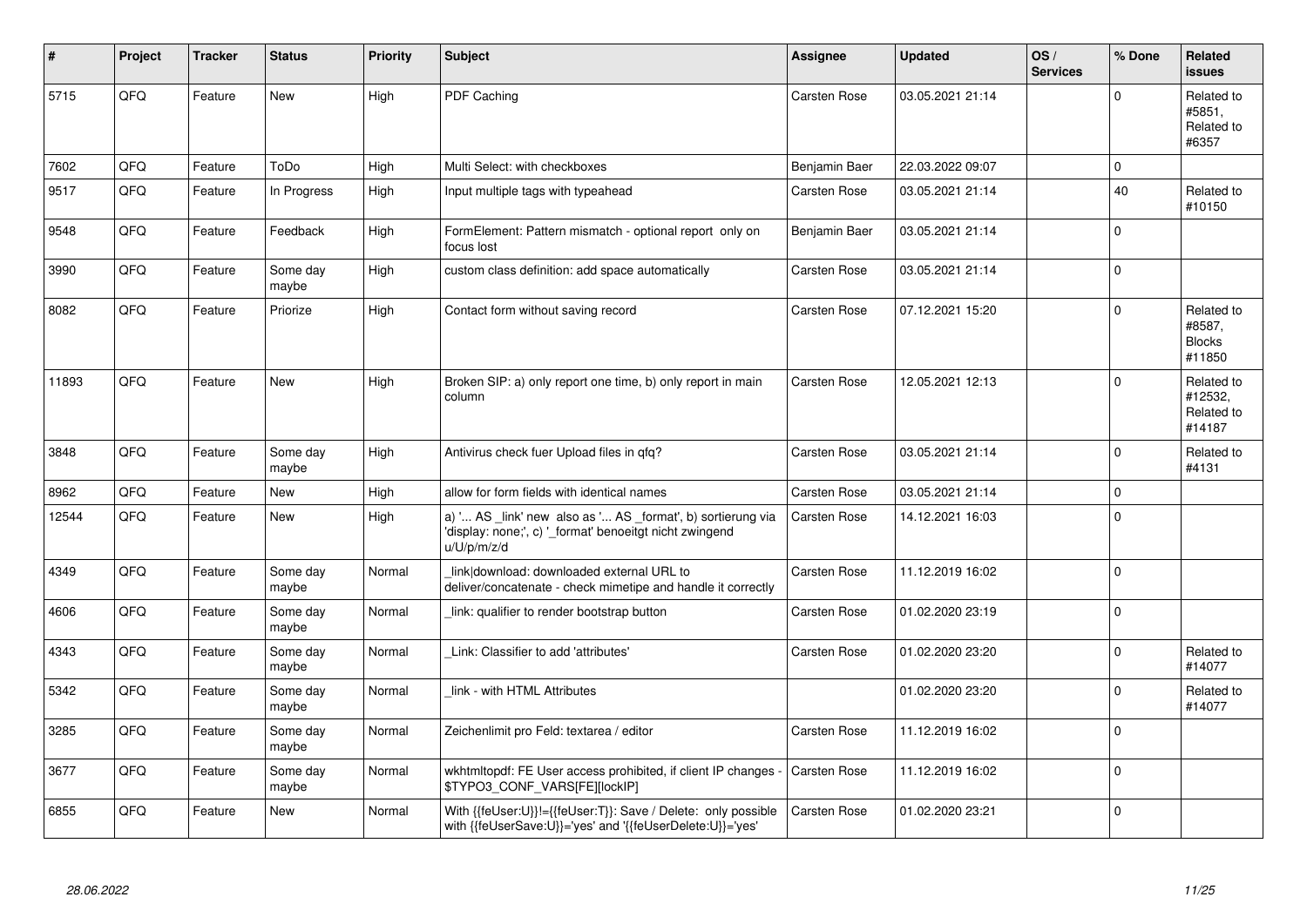| #     | Project | <b>Tracker</b> | <b>Status</b>     | <b>Priority</b> | <b>Subject</b>                                                                   | Assignee     | <b>Updated</b>   | OS/<br><b>Services</b> | % Done       | Related<br><b>issues</b>                                               |
|-------|---------|----------------|-------------------|-----------------|----------------------------------------------------------------------------------|--------------|------------------|------------------------|--------------|------------------------------------------------------------------------|
| 5665  | QFQ     | Feature        | Some day<br>maybe | Normal          | Versuch das '{{!' nicht mehr noetig ist.                                         | Carsten Rose | 01.02.2020 23:20 |                        | $\Omega$     | Related to<br>#7432,<br>Related to<br>#7434                            |
| 4652  | QFQ     | Feature        | Some day<br>maybe | Normal          | UZH CD: Weiterleitung auf benutzerdefinierte 403/404 Seite                       | Carsten Rose | 01.02.2020 23:20 |                        | $\mathbf 0$  |                                                                        |
| 13354 | QFQ     | Feature        | New               | Normal          | Using Websocket in QFQ                                                           | Carsten Rose | 10.11.2021 15:47 |                        | $\mathbf 0$  |                                                                        |
| 3332  | QFQ     | Feature        | Some day<br>maybe | Normal          | Uploads: Thumbnails, Details zum hochgeladenen File                              | Carsten Rose | 11.12.2019 16:02 |                        | $\mathbf 0$  | Related to<br>#3264,<br>Related to<br>#5333                            |
| 7119  | QFQ     | Feature        | <b>New</b>        | Normal          | Upload: scaleDownWidth, scaleDownHeight                                          | Carsten Rose | 01.02.2020 23:21 |                        | $\mathbf 0$  |                                                                        |
| 7175  | QFQ     | Feature        | New               | Normal          | Upload: md5 hash as filename                                                     | Carsten Rose | 01.02.2020 23:21 |                        | $\mathbf 0$  |                                                                        |
| 6704  | QFQ     | Feature        | Some day<br>maybe | Normal          | Upload Mode: Bilder in Notizen rechts sollen aktuellen<br>Upload repräsentieren. |              | 01.02.2020 23:19 |                        | $\Omega$     | Related to<br>#3264                                                    |
| 10793 | QFQ     | Feature        | In Progress       | Normal          | <b>Update NPM Packages</b>                                                       | Carsten Rose | 07.09.2021 13:25 |                        | 30           |                                                                        |
| 4197  | QFQ     | Feature        | Some day<br>maybe | Normal          | Unit Test fuer JSON Stream von QuickFormQuery.php ><br>doForm()                  | Carsten Rose | 11.12.2019 16:03 |                        | $\mathbf 0$  |                                                                        |
| 11320 | QFQ     | Feature        | Priorize          | Normal          | Typo3 Version 10 support                                                         | Carsten Rose | 05.05.2021 22:09 |                        | $\mathbf{0}$ |                                                                        |
| 12440 | QFQ     | Feature        | In Progress       | Normal          | Typo3 V10 upgrade (durchfuehren und testen)                                      | Carsten Rose | 21.03.2022 09:53 |                        | 50           | Related to<br>#12357,<br>Related to<br>#12067.<br>Related to<br>#10661 |
| 9221  | QFQ     | Feature        | <b>New</b>        | Normal          | typeAhead: Zeichenlimite ausschalten                                             | Carsten Rose | 08.05.2021 17:06 |                        | $\mathbf{0}$ |                                                                        |
| 10116 | QFQ     | Feature        | Some day<br>maybe | Normal          | TypeAhead: Tag - show inside 'input' element                                     | Carsten Rose | 16.09.2021 15:09 |                        | $\Omega$     |                                                                        |
| 10115 | QFQ     | Feature        | <b>New</b>        | Normal          | TypeAhead: static list                                                           | Carsten Rose | 26.02.2020 16:42 |                        | 100          |                                                                        |
| 4018  | QFQ     | Feature        | Some day<br>maybe | Normal          | typeahead: solve problem with potential long query<br>parameter                  | Carsten Rose | 11.12.2019 16:03 |                        | $\mathbf 0$  |                                                                        |
| 5805  | QFQ     | Feature        | Some day<br>maybe | Normal          | TypeAHead SQL value instead of key stored                                        |              | 01.02.2020 23:19 |                        | $\mathbf 0$  | Related to<br>#5444                                                    |
| 5894  | QFQ     | Feature        | Feedback          | Normal          | Typeahead in Report: show/hide rows dynamically                                  | Carsten Rose | 18.02.2022 08:50 |                        | $\mathbf 0$  | Related to<br>#5893,<br>Related to<br>#5885                            |
| 5895  | QFQ     | Feature        | Some day<br>maybe | Normal          | Tutorial: List of all QFQ Features                                               |              | 01.02.2020 23:19 |                        | $\mathbf 0$  |                                                                        |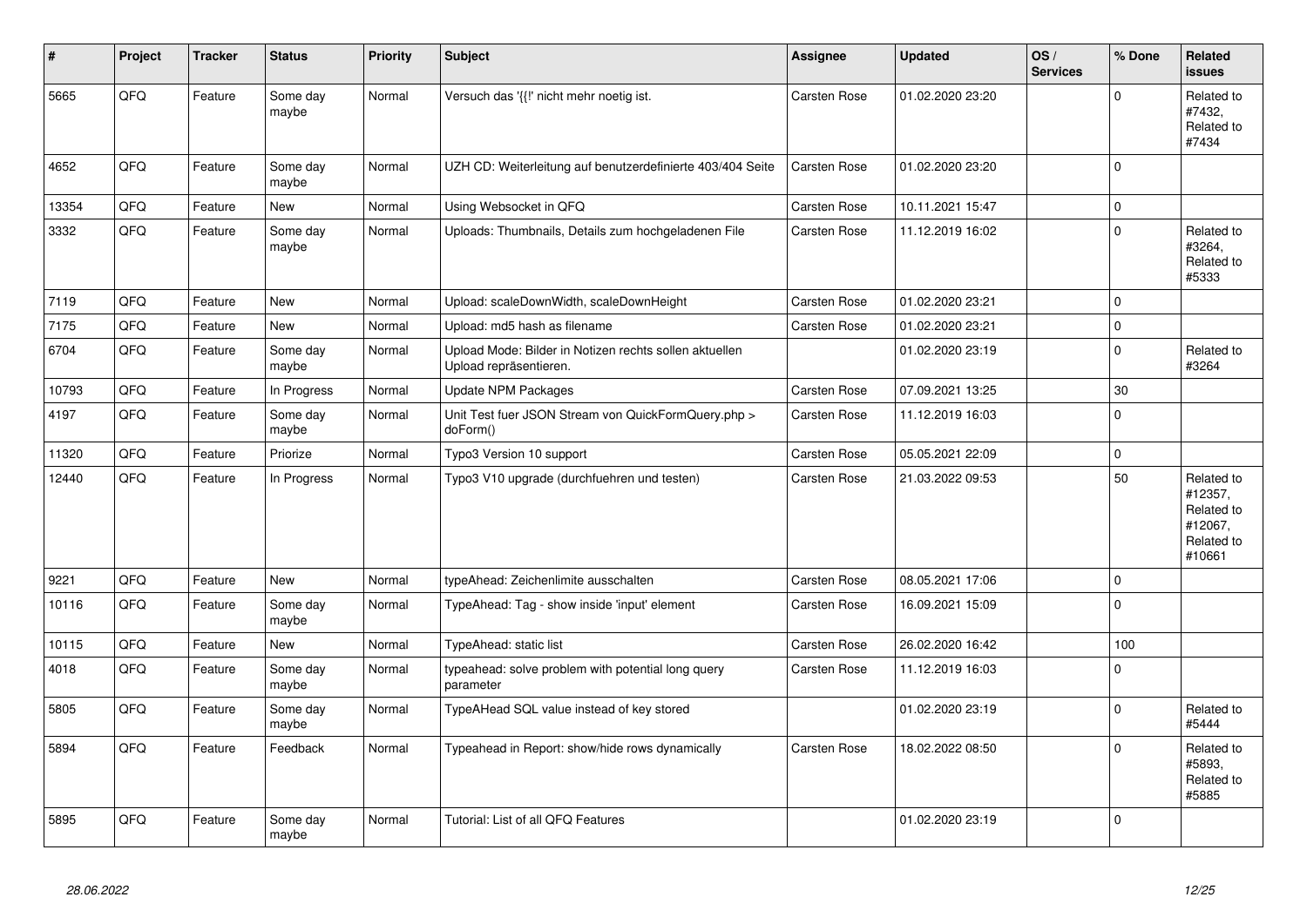| ∦     | Project | <b>Tracker</b> | <b>Status</b>     | <b>Priority</b> | <b>Subject</b>                                                                                             | <b>Assignee</b>     | <b>Updated</b>   | OS/<br><b>Services</b> | % Done         | Related<br><b>issues</b> |
|-------|---------|----------------|-------------------|-----------------|------------------------------------------------------------------------------------------------------------|---------------------|------------------|------------------------|----------------|--------------------------|
| 12400 | QFQ     | Feature        | <b>New</b>        | Normal          | Tutorial ist in QFQ Doku, Wird in der Suche gefunden, es gibt<br>aber kein Menupunkt - Inhalt ueberpruefen | <b>Carsten Rose</b> | 03.05.2021 20:45 |                        | $\Omega$       |                          |
| 8044  | QFQ     | Feature        | Priorize          | Normal          | Transaction: a) Form, b) Report                                                                            | Carsten Rose        | 05.05.2021 22:14 |                        | $\Omega$       | Related to<br>#8043      |
| 9968  | QFQ     | Feature        | Priorize          | Normal          | Tooltip in Links for Developer                                                                             | Carsten Rose        | 01.02.2020 23:17 |                        | $\mathbf{0}$   |                          |
| 12664 | QFQ     | Feature        | <b>New</b>        | Normal          | TinyMCE: report/remove malicous HTML/JS Code                                                               | Carsten Rose        | 19.03.2022 17:47 |                        | $\mathbf 0$    | Related to<br>#14320     |
| 12632 | QFQ     | Feature        | <b>New</b>        | Normal          | TinyMCE: Prepare CSS classes for images                                                                    | Carsten Rose        | 04.06.2021 14:35 |                        | 100            | Blocked by<br>#12186     |
| 7239  | QFQ     | Feature        | New               | Normal          | TinyMCE: html tag whitelist                                                                                | Carsten Rose        | 01.02.2020 23:21 |                        | $\Omega$       | Related to<br>#14320     |
| 12439 | QFQ     | Feature        | In Progress       | Normal          | TinyMCE Paste from Word & Character Count/Limit                                                            | Carsten Rose        | 05.05.2021 22:15 |                        | $\mathbf 0$    |                          |
| 10782 | QFQ     | Feature        | Feedback          | Normal          | Tiny MCE: Image Upload                                                                                     | Enis Nuredini       | 16.05.2022 23:16 |                        | $\Omega$       | Related to<br>#12452     |
| 9704  | QFQ     | Feature        | Some day<br>maybe | Normal          | Thumbnails Generieren beim Splitten von PDF Files                                                          | Carsten Rose        | 11.12.2019 16:01 |                        | $\Omega$       |                          |
| 5452  | QFQ     | Feature        | Some day<br>maybe | Normal          | Thumbnails from PDF: bad quality                                                                           |                     | 01.02.2020 23:20 |                        | $\Omega$       |                          |
| 4757  | QFQ     | Feature        | Some day<br>maybe | Normal          | Test subrecord: download links ok? Links ok?                                                               | Carsten Rose        | 01.02.2020 23:20 |                        | $\Omega$       |                          |
| 8056  | QFQ     | Feature        | Some day<br>maybe | Normal          | Termin Organisation (Reservation)                                                                          |                     | 01.02.2020 23:19 |                        | $\Omega$       | Related to<br>#8658      |
| 4816  | QFQ     | Feature        | Some day<br>maybe | Normal          | Templates for QFQ Reports (Tables, Radios, )                                                               |                     | 01.02.2020 23:20 |                        | $\overline{0}$ |                          |
| 10345 | QFQ     | Feature        | <b>New</b>        | Normal          | Templates - Patterns QFQ Style                                                                             |                     | 03.05.2021 21:01 |                        | $\Omega$       | Related to<br>#10713     |
| 3385  | QFQ     | Feature        | Some day<br>maybe | Normal          | templateGroup: insert/update/delete non primary records                                                    | Carsten Rose        | 11.12.2019 16:02 |                        | $\Omega$       |                          |
| 7521  | QFQ     | Feature        | <b>New</b>        | Normal          | TemplateGroup: fe.type=upload                                                                              | Carsten Rose        | 01.02.2020 23:21 |                        | $\Omega$       | Related to<br>#9706      |
| 4445  | QFQ     | Feature        | Some day<br>maybe | Normal          | template group: Option to simulate fieldset                                                                |                     | 28.06.2021 14:11 |                        | $\overline{0}$ |                          |
| 6970  | QFQ     | Feature        | Some day<br>maybe | Normal          | tablesorter: default fuer 'sortReset' aendern von 'Ctrl' zu 'Alt'                                          | Benjamin Baer       | 01.02.2020 23:21 |                        | <b>O</b>       |                          |
| 12679 | QFQ     | Feature        | New               | Normal          | tablesorter: custom column width                                                                           | Carsten Rose        | 16.06.2021 11:10 |                        | $\mathbf 0$    |                          |
| 11892 | QFQ     | Feature        | New               | Normal          | tablesorter: columns with links are hard to order - new<br>qualifier 'Y: <ord>'</ord>                      | Enis Nuredini       | 23.03.2022 09:22 |                        | $\Omega$       |                          |
| 9130  | QFQ     | Feature        | Some day<br>maybe | Normal          | tablesorter: Automatic Row numbering / Zeilenummer                                                         | Benjamin Baer       | 01.02.2020 23:22 |                        | $\overline{0}$ |                          |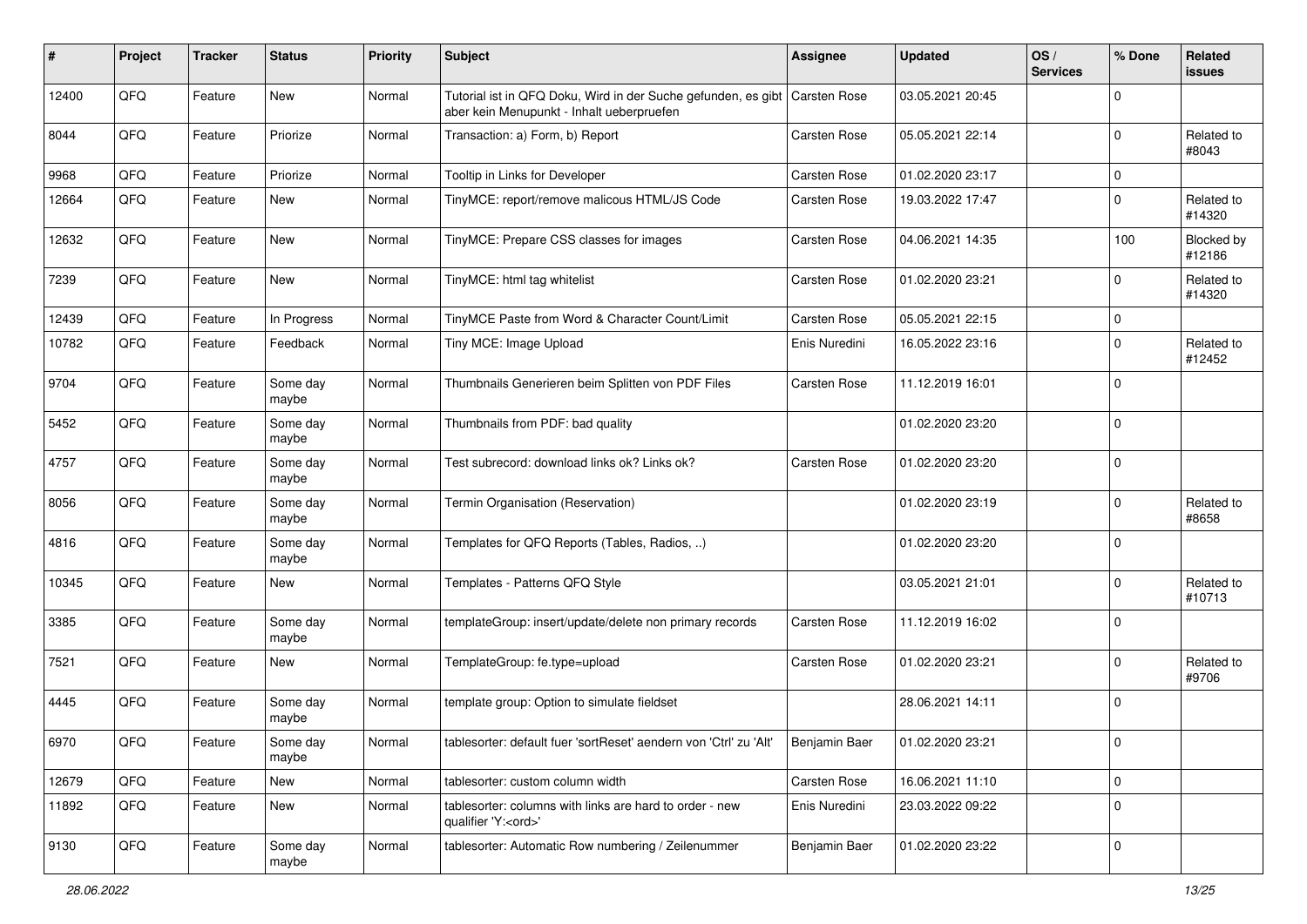| #     | Project | <b>Tracker</b> | <b>Status</b>     | <b>Priority</b> | <b>Subject</b>                                                                                       | Assignee                                               | <b>Updated</b>   | OS/<br><b>Services</b> | % Done      | Related<br><b>issues</b>                      |                      |
|-------|---------|----------------|-------------------|-----------------|------------------------------------------------------------------------------------------------------|--------------------------------------------------------|------------------|------------------------|-------------|-----------------------------------------------|----------------------|
| 10745 | QFQ     | Feature        | Some day<br>maybe | Normal          | <b>Tablesorter Excel Export</b>                                                                      | <b>Carsten Rose</b>                                    | 16.09.2021 15:09 |                        | $\Omega$    |                                               |                      |
| 12584 | QFQ     | Feature        | Feedback          | Normal          | T3 v10 migration script: replace alias-patterns (v11)                                                | Carsten Rose                                           | 28.05.2022 11:12 |                        | 100         |                                               |                      |
| 3402  | QFQ     | Feature        | Some day<br>maybe | Normal          | Syntax Highlighting via CodeMirror                                                                   | Carsten Rose                                           | 11.12.2019 16:02 |                        | 100         | Related to<br>#3207                           |                      |
| 12477 | QFQ     | Feature        | New               | Normal          | Support for refactoring: Form, FormElement, diverse<br>Tabellen/Spalten, tt-content Records          | Carsten Rose                                           | 03.05.2021 20:45 |                        | $\Omega$    |                                               |                      |
| 12135 | QFQ     | Feature        | <b>New</b>        | Normal          | Subrecord: Notiz                                                                                     |                                                        | 24.04.2021 16:58 |                        | $\Omega$    |                                               |                      |
| 11955 | QFQ     | Feature        | New               | Normal          | subrecord: new title option to set <th> attributes - e.g. to<br/>customize tablesorter options.</th> | attributes - e.g. to<br>customize tablesorter options. | Carsten Rose     | 03.05.2021 20:47       |             | $\mathbf 0$                                   | Related to<br>#11775 |
| 8187  | QFQ     | Feature        | New               | Normal          | Subrecord: enable/hide new button - make new/edit/delete<br>customizeable.                           | Carsten Rose                                           | 06.03.2021 18:44 |                        | $\mathbf 0$ | Related to<br>#11326                          |                      |
| 3432  | QFQ     | Feature        | New               | Normal          | subrecord: dynamicUpdate                                                                             | Carsten Rose                                           | 11.06.2020 21:10 |                        | $\mathbf 0$ | Related to<br>#5691                           |                      |
| 11775 | QFQ     | Feature        | <b>New</b>        | Normal          | Subrecord Tooltip pro Feld                                                                           | Carsten Rose                                           | 18.12.2020 15:22 |                        | $\mathbf 0$ | Related to<br>#11955                          |                      |
| 12413 | QFQ     | Feature        | New               | Normal          | STORE_TYPO3: enhance for {{be_users.email:T}},<br>{{fe users.email:T}}                               | Carsten Rose                                           | 03.05.2021 20:45 |                        | $\Omega$    | Related to<br>#12412,<br>Related to<br>#10012 |                      |
| 9129  | QFQ     | Feature        | New               | Normal          | sqlValidate: Message as notification, not as error                                                   | Carsten Rose                                           | 01.02.2020 23:22 |                        | $\mathbf 0$ | Related to<br>#9128                           |                      |
| 4026  | QFQ     | Feature        | Some day<br>maybe | Normal          | sqlLog.sql: log number of FE.id                                                                      | Carsten Rose                                           | 11.12.2019 16:03 |                        | $\mathbf 0$ | Related to<br>#5458                           |                      |
| 3941  | QFQ     | Feature        | Some day<br>maybe | Normal          | sqlAfter: es sollten mehrere moeglich sein                                                           | Carsten Rose                                           | 11.12.2019 16:03 |                        | $\Omega$    | Related to<br>#3942                           |                      |
| 12504 | QFQ     | Feature        | Priorize          | Normal          | sql.log: report fe.id                                                                                | Carsten Rose                                           | 05.05.2021 22:09 |                        | $\mathbf 0$ |                                               |                      |
| 4050  | QFQ     | Feature        | New               | Normal          | sql.log: 1) FormElement ID which causes a specific action,<br>2) Result in the same row.             | Carsten Rose                                           | 15.04.2020 11:35 |                        | $\mathbf 0$ | Related to<br>#5458                           |                      |
| 8806  | QFQ     | Feature        | New               | Normal          | SQL Function nl2br                                                                                   | Carsten Rose                                           | 01.02.2020 23:22 |                        | $\mathbf 0$ |                                               |                      |
| 9928  | QFQ     | Feature        | Priorize          | Normal          | SpecialColumnName: a) Deprecated: ' AS "_+tag " ', b)<br>New: ' AS "_ <tag1><tag2>"'</tag2></tag1>   | Carsten Rose                                           | 01.02.2020 23:17 |                        | $\mathbf 0$ | Related to<br>#9929                           |                      |
| 7683  | QFQ     | Feature        | New               | Normal          | Special column names in '{{ SELECT  AS _link }}' should<br>be detected                               | Carsten Rose                                           | 01.02.2020 23:21 |                        | $\mathbf 0$ |                                               |                      |
| 4442  | QFQ     | Feature        | Some day<br>maybe | Normal          | Special Column Name: link - new symbol G (Glyph) to<br>choose any available symbol                   |                                                        | 11.12.2019 16:02 |                        | $\mathbf 0$ |                                               |                      |
| 9707  | QFQ     | Feature        | New               | Normal          | SIP security: encode pageld and check pageld on decode                                               | Carsten Rose                                           | 01.02.2020 23:22 |                        | $\mathbf 0$ |                                               |                      |
| 7107  | QFQ     | Feature        | Some day<br>maybe | Normal          | Showcase Registration Tool: Anmeldung / Administration :<br>Liste Anmeldungen / Emaileinaldung       | Carsten Rose                                           | 11.12.2019 16:01 |                        | $\mathbf 0$ |                                               |                      |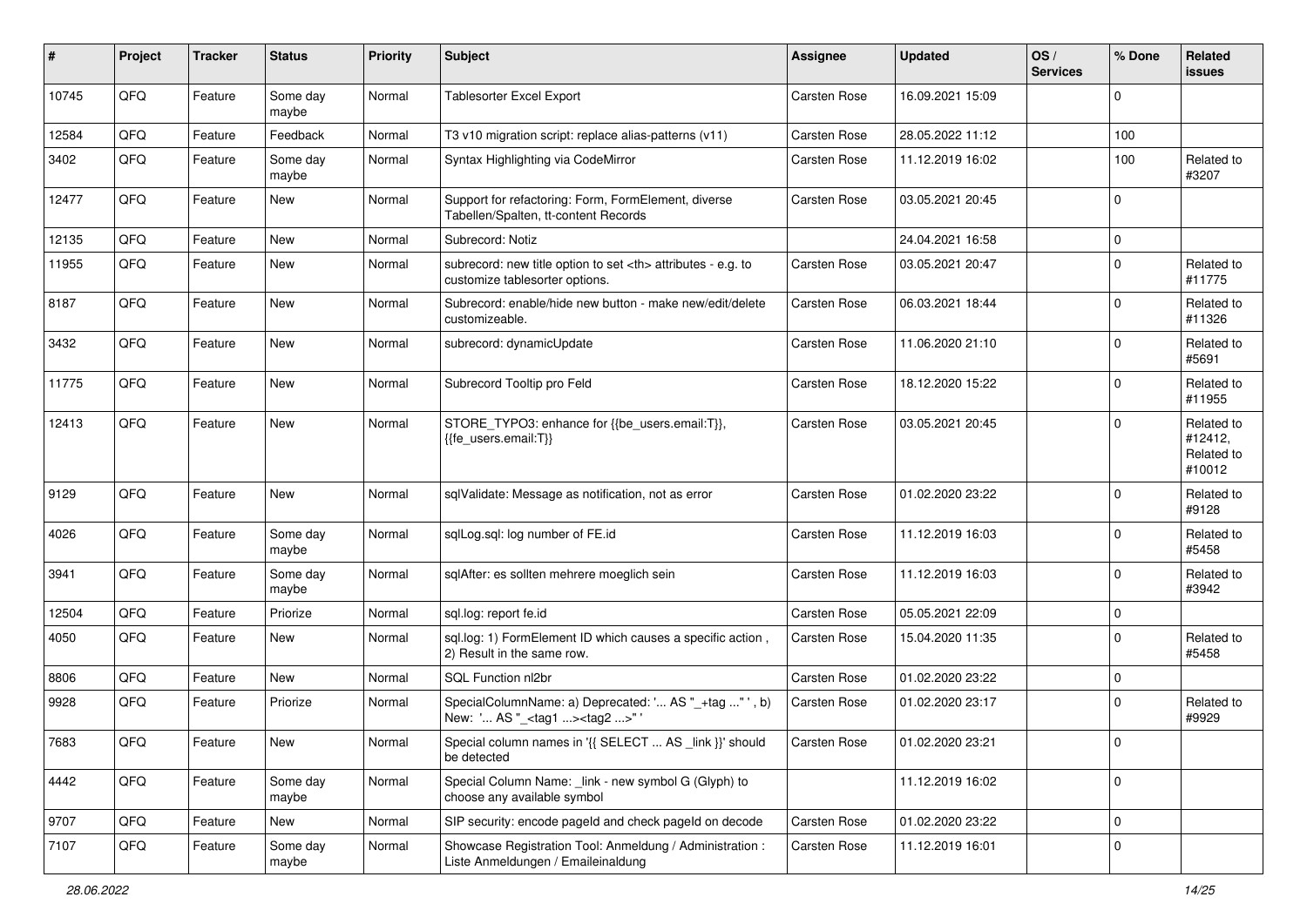| #     | Project    | <b>Tracker</b> | <b>Status</b>     | <b>Priority</b> | <b>Subject</b>                                                                                     | Assignee            | <b>Updated</b>   | OS/<br><b>Services</b> | % Done         | Related<br><b>issues</b> |
|-------|------------|----------------|-------------------|-----------------|----------------------------------------------------------------------------------------------------|---------------------|------------------|------------------------|----------------|--------------------------|
| 8963  | QFQ        | Feature        | Priorize          | Normal          | Setting values in a store: flexible way                                                            | Carsten Rose        | 05.05.2021 22:10 |                        | $\Omega$       | Related to<br>#8975      |
| 4551  | QFQ        | Feature        | Some day<br>maybe | Normal          | Set 'pills' via dynamicUpdate to show/hide/disabled                                                |                     | 01.02.2020 23:20 |                        | $\Omega$       | Related to<br>#3752      |
| 4956  | QFQ        | Feature        | Some day<br>maybe | Normal          | Sendmail: Benutzerdefinierte Headers                                                               | Carsten Rose        | 11.12.2019 16:02 |                        | $\Omega$       |                          |
| 11080 | QFQ        | Feature        | New               | Normal          | Send MQTT messages                                                                                 | Carsten Rose        | 29.08.2020 19:49 |                        | $\overline{0}$ |                          |
| 13900 | QFQ        | Feature        | Priorize          | Normal          | Selenium: Check das Cookie/PDF funktioniert                                                        | Enis Nuredini       | 25.03.2022 12:45 |                        | $\Omega$       |                          |
| 14227 | QFQ        | Feature        | <b>New</b>        | Normal          | Selenium Konkurrenz: cypress.io                                                                    | Enis Nuredini       | 28.05.2022 11:02 |                        | $\mathbf{0}$   |                          |
| 7519  | QFQ        | Feature        | <b>New</b>        | Normal          | Select: Multi                                                                                      | Carsten Rose        | 01.02.2020 23:22 |                        | $\mathbf{0}$   |                          |
| 7730  | QFQ        | Feature        | Priorize          | Normal          | SELECT Box: title in between                                                                       | Benjamin Baer       | 01.02.2020 23:22 |                        | $\Omega$       |                          |
| 11076 | QFQ        | Feature        | In Progress       | Normal          | SELECT  AS _websocket                                                                              | Carsten Rose        | 30.08.2020 17:49 |                        | $\mathbf 0$    |                          |
| 5428  | QFQ        | Feature        | Some day<br>maybe | Normal          | secure thumbnail: late render on access.                                                           | Carsten Rose        | 01.02.2020 23:20 |                        | $\overline{0}$ |                          |
| 5366  | QFQ        | Feature        | Priorize          | Normal          | Saving with keyboard shortcuts                                                                     | Benjamin Baer       | 21.03.2022 09:47 |                        | $\Omega$       |                          |
| 9394  | QFQ        | Feature        | Priorize          | Normal          | REST: allow for non numerical ids in get requests                                                  | Carsten Rose        | 05.05.2021 22:10 |                        | $\mathbf 0$    |                          |
| 7921  | QFQ        | Feature        | Some day<br>maybe | Normal          | Rest API Export: URL kuerzer machen                                                                |                     | 01.02.2020 23:19 |                        | $\Omega$       |                          |
| 14028 | QFQ        | Feature        | New               | Normal          | Required notification: visual nicer                                                                | Enis Nuredini       | 28.05.2022 11:01 |                        | $\mathbf{0}$   |                          |
| 5129  | QFQ        | Feature        | Some day<br>maybe | Normal          | Reports: SQL fuer x Achse und y Achse                                                              |                     | 11.12.2019 16:02 |                        | $\Omega$       |                          |
| 5345  | QFQ        | Feature        | <b>New</b>        | Normal          | Report: UPDATE / INSERT / DELETE statements should<br>trigger subqueries, depending on the result. | Carsten Rose        | 27.05.2020 16:11 |                        | $\Omega$       |                          |
| 9811  | QFQ        | Feature        | <b>New</b>        | Normal          | Report: tag every n'th row                                                                         | Carsten Rose        | 01.02.2020 23:22 |                        | $\mathbf 0$    |                          |
| 4435  | <b>OFO</b> | Feature        | Some day<br>maybe | Normal          | Report: striptags - specify allowed tags                                                           |                     | 01.02.2020 23:20 |                        | $\Omega$       |                          |
| 3991  | QFQ        | Feature        | Some day<br>maybe | Normal          | report: Columnname ' skipWrap' skips 'fbeg', 'fend'                                                | Carsten Rose        | 11.12.2019 16:03 |                        | $\Omega$       |                          |
| 11534 | QFQ        | Feature        | <b>New</b>        | Normal          | Report: Action on selected rows - Table batchprocessing<br>feature                                 |                     | 18.11.2020 08:15 |                        | $\Omega$       |                          |
| 10463 | QFQ        | Feature        | <b>New</b>        | Normal          | Report _link: expliztes setzen von HTML Tags (Bedarf fuer<br>'data-selenium' & 'id')               | Enis Nuredini       | 23.03.2022 09:23 |                        | $\Omega$       | Related to<br>#7648      |
| 6723  | QFQ        | Feature        | <b>New</b>        | Normal          | Report QFQ Installation and Version                                                                | Carsten Rose        | 12.06.2021 09:07 |                        | $\overline{0}$ |                          |
| 9983  | QFQ        | Feature        | <b>New</b>        | Normal          | Report Notation: new keyword 'range'                                                               | <b>Carsten Rose</b> | 01.02.2020 15:55 |                        | $\Omega$       |                          |
| 8975  | QFQ        | Feature        | <b>New</b>        | Normal          | Report Notation: 2.0                                                                               | Carsten Rose        | 01.02.2020 23:22 |                        | $\Omega$       | Related to<br>#8963      |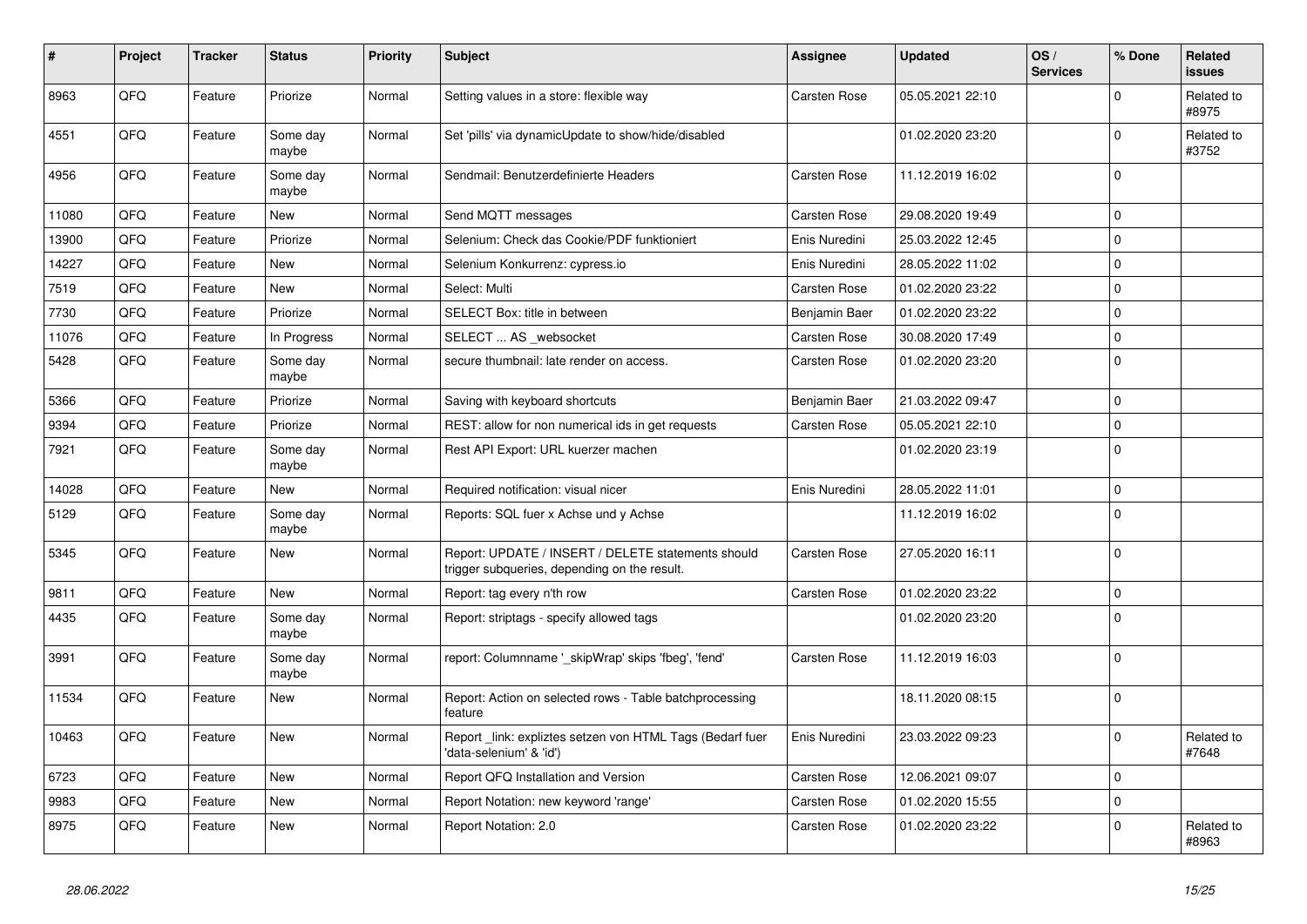| $\vert$ # | Project | <b>Tracker</b> | <b>Status</b>     | <b>Priority</b> | <b>Subject</b>                                           | <b>Assignee</b>     | <b>Updated</b>   | OS/<br><b>Services</b> | % Done      | Related<br>issues                                                      |
|-----------|---------|----------------|-------------------|-----------------|----------------------------------------------------------|---------------------|------------------|------------------------|-------------|------------------------------------------------------------------------|
| 11323     | QFQ     | Feature        | Some day<br>maybe | Normal          | Report Frontend Editor Modal + Codemirror                | Carsten Rose        | 16.09.2021 15:10 |                        | $\Omega$    | Related to<br>#11036                                                   |
| 10005     | QFQ     | Feature        | Priorize          | Normal          | Report / special column name:  AS _calendar              | Carsten Rose        | 03.06.2020 17:28 |                        | $\mathbf 0$ |                                                                        |
| 4640      | QFQ     | Feature        | Some day<br>maybe | Normal          | <b>Rename System Forms</b>                               |                     | 01.02.2020 23:20 |                        | $\mathbf 0$ |                                                                        |
| 12611     | QFQ     | Feature        | Some day<br>maybe | Normal          | Refactoring: Bootstrap with Lazy Loading                 | Carsten Rose        | 08.06.2022 10:37 |                        | $\pmb{0}$   | Related to<br>#12490,<br>Related to<br>#10013,<br>Related to<br>#7732  |
| 10012     | QFQ     | Feature        | Priorize          | Normal          | redirectAllMailTo: {{beEmail:T}}                         | <b>Carsten Rose</b> | 08.05.2021 09:54 |                        | $\Omega$    | Related to<br>#12412,<br>Related to<br>#12413,<br>Related to<br>#10011 |
| 13700     | QFQ     | Feature        | New               | Normal          | Redesign qfq.io Seite                                    | Carsten Rose        | 19.03.2022 17:43 |                        | $\mathbf 0$ |                                                                        |
| 7099      | QFQ     | Feature        | New               | Normal          | Redesign FormEditor                                      | Carsten Rose        | 01.02.2020 23:21 |                        | $\mathbf 0$ |                                                                        |
| 7480      | QFQ     | Feature        | New               | Normal          | Record History (Undo / Redo)                             | Carsten Rose        | 11.12.2019 16:16 |                        | $\pmb{0}$   | Related to<br>#2361                                                    |
| 7280      | QFQ     | Feature        | New               | Normal          | recently used table                                      | Carsten Rose        | 01.02.2020 23:21 |                        | $\mathsf 0$ |                                                                        |
| 1623      | QFQ     | Feature        | Some day<br>maybe | Normal          | RealURL                                                  |                     | 11.12.2019 16:03 |                        | 30          |                                                                        |
| 3867      | QFQ     | Feature        | Priorize          | Normal          | Readonly Formular: Template Groups add/delete ausbeldnen | Carsten Rose        | 05.05.2021 22:12 |                        | $\mathbf 0$ |                                                                        |
| 7924      | QFQ     | Feature        | <b>New</b>        | Normal          | Radio/Checkbox with Tooltip                              | Carsten Rose        | 01.02.2020 23:22 |                        | $\mathbf 0$ |                                                                        |
| 5851      | QFQ     | Feature        | Some day<br>maybe | Normal          | Queue System implementieren: MQTT, RabbitMQ              |                     | 01.02.2020 23:20 |                        | $\mathbf 0$ | Related to<br>#5715                                                    |
| 7520      | QFQ     | Feature        | <b>New</b>        | Normal          | QR Code:  AS _qr ( AS _link)                             | Carsten Rose        | 01.02.2020 23:22 |                        | $\mathbf 0$ |                                                                        |
| 8586      | QFQ     | Feature        | Some day<br>maybe | Normal          | QFQ: Enhance Error message for 'record not found'        | Carsten Rose        | 16.09.2021 15:10 |                        | $\mathbf 0$ |                                                                        |
| 5480      | QFQ     | Feature        | Some day<br>maybe | Normal          | QFQ: Dokumentation mit Screenshots versehen              | Carsten Rose        | 01.02.2020 23:20 |                        | $\mathbf 0$ | Related to<br>#9879                                                    |
| 4839      | QFQ     | Feature        | Some day<br>maybe | Normal          | qfq-handle in <head> Abschnitt</head>                    | Carsten Rose        | 11.12.2019 16:02 |                        | $\mathbf 0$ |                                                                        |
| 7108      | QFG     | Feature        | Some day<br>maybe | Normal          | QFQ Wrap Elements                                        |                     | 11.12.2019 16:01 |                        | $\pmb{0}$   |                                                                        |
| 3692      | QFQ     | Feature        | Some day<br>maybe | Normal          | QFQ Webseite                                             | Benjamin Baer       | 11.12.2019 16:02 |                        | $\mathbf 0$ | Related to<br>#5033                                                    |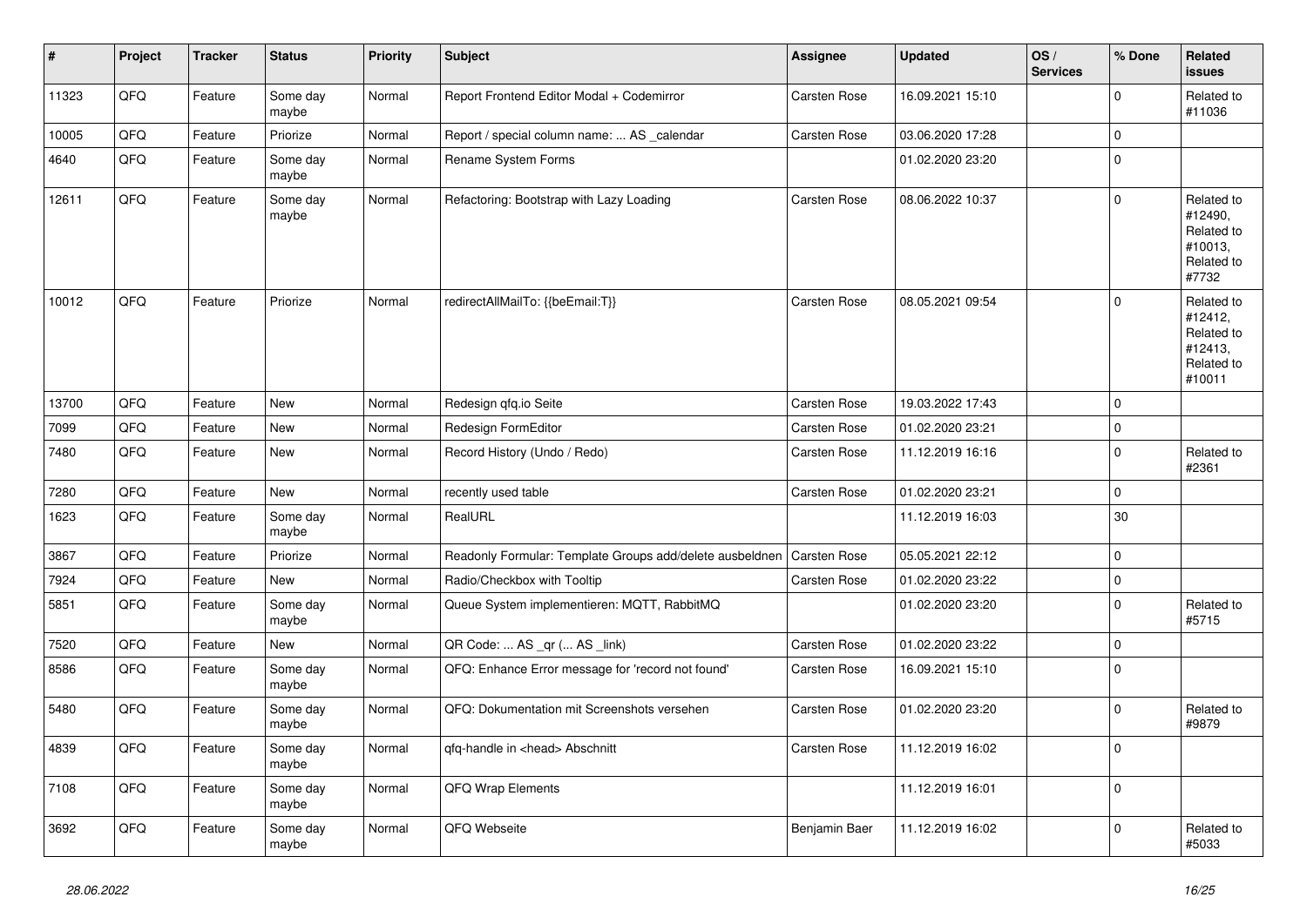| #     | Project | <b>Tracker</b> | <b>Status</b>     | <b>Priority</b> | <b>Subject</b>                                                                                                                        | <b>Assignee</b>        | <b>Updated</b>   | OS/<br><b>Services</b> | % Done       | Related<br><b>issues</b>  |
|-------|---------|----------------|-------------------|-----------------|---------------------------------------------------------------------------------------------------------------------------------------|------------------------|------------------|------------------------|--------------|---------------------------|
| 9927  | QFQ     | Feature        | <b>New</b>        | Normal          | QFQ Update: a) Update nur machen wenn BE User<br>eingeloggt ist., b) Bei Fehler genaue Meldung welcher<br>Updateschritt Probleme hat. | Carsten Rose           | 22.01.2020 12:59 |                        | $\Omega$     |                           |
| 5892  | QFQ     | Feature        | Some day<br>maybe | Normal          | QFQ should use T3 API to manipulate FE GROUP<br>membership                                                                            |                        | 01.02.2020 23:20 |                        | $\Omega$     |                           |
| 13609 | QFQ     | Feature        | <b>New</b>        | Normal          | QFQ Introduction: Seite aufloesen                                                                                                     | Philipp<br>Gröbelbauer | 28.05.2022 11:02 |                        | $\Omega$     |                           |
| 12465 | QFQ     | Feature        | <b>New</b>        | Normal          | QFQ Function: use in FE to fill StoreRecord                                                                                           | Carsten Rose           | 05.05.2021 21:58 |                        | $\mathbf{0}$ |                           |
| 1635  | QFQ     | Feature        | Some day<br>maybe | Normal          | QFQ Extension content record: weitere Optionen einblenden.                                                                            | Carsten Rose           | 11.12.2019 16:03 |                        | $\Omega$     |                           |
| 5389  | QFQ     | Feature        | Some day<br>maybe | Normal          | QFQ Design: Multline label / note                                                                                                     | Benjamin Baer          | 01.02.2020 23:19 |                        | $\Omega$     |                           |
| 5160  | QFQ     | Feature        | Some day<br>maybe | Normal          | QFQ collaborative / together.js, ShareJS, y-js, collaborative,                                                                        |                        | 11.12.2019 16:02 |                        | $\Omega$     |                           |
| 14376 | QFQ     | Feature        | <b>New</b>        | Normal          | QFQ Bootstrap: if missing, create stored procedures                                                                                   | Enis Nuredini          | 19.06.2022 16:37 |                        | $\mathbf{0}$ |                           |
| 10124 | QFQ     | Feature        | Feedback          | Normal          | qfq AAI-Login                                                                                                                         | Karin Niffeler         | 07.05.2020 09:36 |                        | $\mathbf 0$  |                           |
| 1234  | QFQ     | Feature        | Some day<br>maybe | Normal          | QF: Record numbering: Im Grid soll in Spalte 1 optional die<br>laufende Nummer der Records angezeigt werden.                          |                        | 01.02.2020 23:20 |                        | $\Omega$     |                           |
| 955   | QFQ     | Feature        | Some day<br>maybe | Normal          | QF: Notizen vor/nach dem Form                                                                                                         |                        | 01.02.2020 23:20 |                        | $\Omega$     |                           |
| 1251  | QFQ     | Feature        | Some day<br>maybe | Normal          | QF: Combo                                                                                                                             |                        | 11.12.2019 16:03 |                        | $\Omega$     |                           |
| 1253  | QFQ     | Feature        | Some day<br>maybe | Normal          | QF: Colorpicker                                                                                                                       |                        | 11.12.2019 16:03 |                        | $\Omega$     |                           |
| 11980 | QFQ     | Feature        | In Progress       | Normal          | protected verzeichnis MUSS geschützt werden                                                                                           | Carsten Rose           | 07.09.2021 13:30 |                        | $\Omega$     |                           |
| 9135  | QFQ     | Feature        | Priorize          | Normal          | Progress Bar generic / replace old hourglass download<br>popup                                                                        | Benjamin Baer          | 03.01.2022 07:43 |                        | $\Omega$     |                           |
| 4023  | QFQ     | Feature        | <b>New</b>        | Normal          | prepared statements - FE action: salveld, sqllnsert,<br>sqlUpdate, sqlDelete, sqlBefore, sqlAfter                                     | Carsten Rose           | 11.12.2019 16:15 |                        | $\Omega$     |                           |
| 3495  | QFQ     | Feature        | Some day<br>maybe | Normal          | Predifined Parameter werden nicht in '+' (add new record)<br>SIP gerendert.                                                           |                        | 11.12.2019 16:02 |                        | $\mathbf 0$  |                           |
| 10080 | QFQ     | Feature        | <b>New</b>        | Normal          | Popup on 'save' / 'close': configure dialog (answer<br>yes/no/cancle/)                                                                | Carsten Rose           | 28.03.2021 20:52 |                        | $\Omega$     | Is duplicate<br>of #12262 |
| 12556 | QFQ     | Feature        | New               | Normal          | Pills Title: colored = static or dynamic on allrequiredgiven                                                                          | Benjamin Baer          | 19.03.2022 17:49 |                        | $\mathbf{0}$ |                           |
| 10819 | QFQ     | Feature        | <b>New</b>        | Normal          | Persistent SIP - second try                                                                                                           | Carsten Rose           | 29.06.2020 23:02 |                        | $\Omega$     | Related to<br>#6261       |
| 6261  | QFQ     | Feature        | <b>New</b>        | Normal          | Persistent SIP                                                                                                                        | Carsten Rose           | 12.06.2021 09:07 |                        | $\Omega$     | Related to<br>#10819      |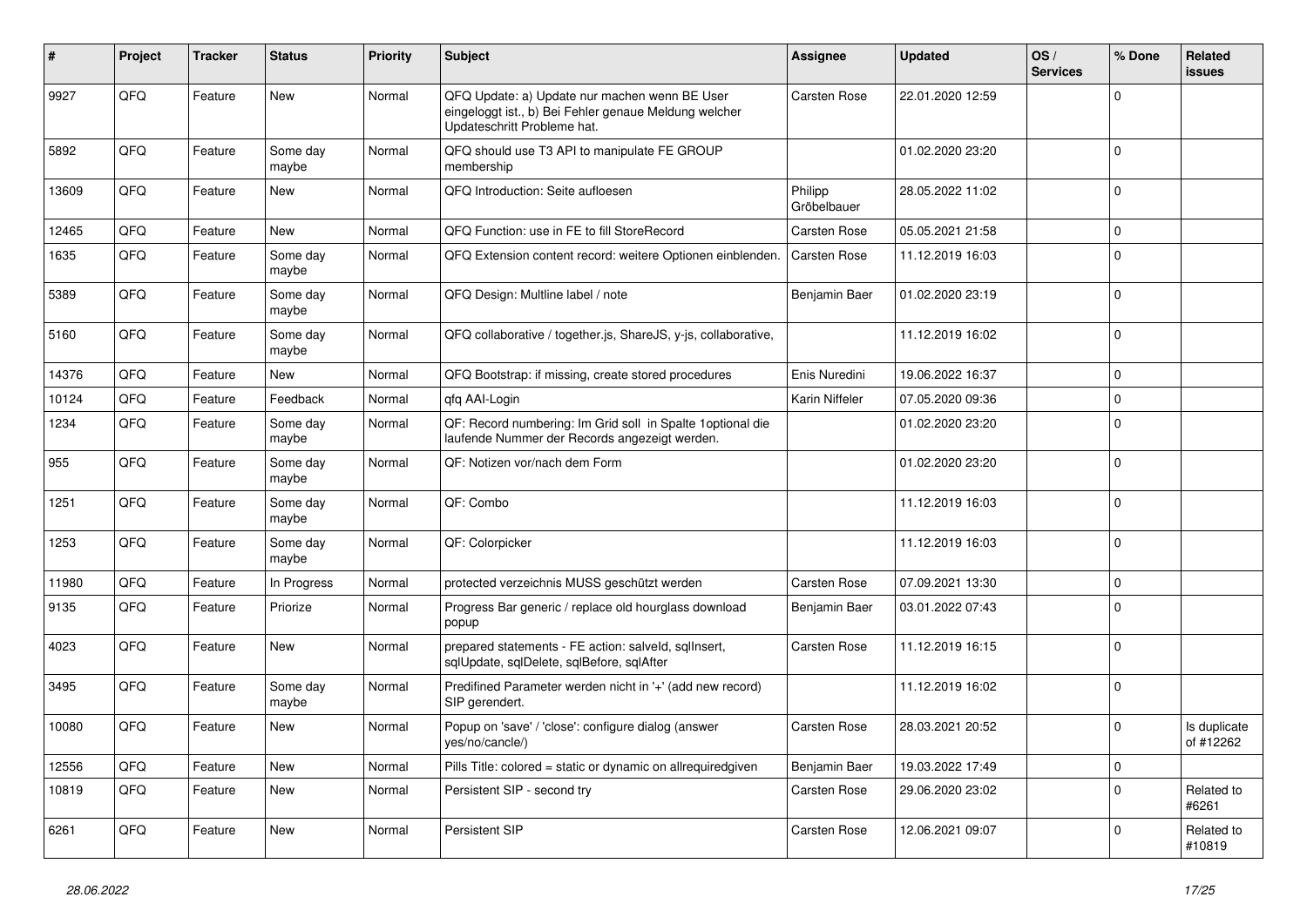| $\vert$ # | Project | <b>Tracker</b> | <b>Status</b>     | Priority | <b>Subject</b>                                           | Assignee     | <b>Updated</b>   | OS/<br><b>Services</b> | % Done       | Related<br><b>issues</b>                                             |
|-----------|---------|----------------|-------------------|----------|----------------------------------------------------------|--------------|------------------|------------------------|--------------|----------------------------------------------------------------------|
| 7336      | QFQ     | Feature        | Some day<br>maybe | Normal   | PDF Upload: disallow PDFs with specific Meta information | Carsten Rose | 11.12.2019 16:01 |                        | $\mathbf 0$  |                                                                      |
| 8101      | QFQ     | Feature        | Some day<br>maybe | Normal   | Password hash: support further hashing methods           | Carsten Rose | 16.09.2021 15:10 |                        | $\Omega$     |                                                                      |
| 10384     | QFQ     | Feature        | <b>New</b>        | Normal   | Parameter Exchange QFQ Instances                         |              | 07.05.2020 09:38 |                        | $\mathbf 0$  |                                                                      |
| 7681      | QFQ     | Feature        | New               | Normal   | Optional switch off 'check for modified record'          | Carsten Rose | 01.02.2020 23:21 |                        | $\mathbf{0}$ |                                                                      |
| 10011     | QFQ     | Feature        | Priorize          | Normal   | Offer new STORE_TYPO3 Variable 'beUser', 'beEmail'       | Carsten Rose | 08.05.2021 09:51 |                        | $\mathbf 0$  | Related to<br>#10012,<br>Related to<br>#12511                        |
| 14090     | QFQ     | Feature        | <b>New</b>        | Normal   | Nützliche _script funktionen                             | Carsten Rose | 28.05.2022 11:03 |                        | $\mathbf{0}$ |                                                                      |
| 5782      | QFQ     | Feature        | <b>New</b>        | Normal   | NextCloud API                                            | Carsten Rose | 01.02.2020 10:02 |                        | $\mathbf{0}$ |                                                                      |
| 7229      | QFQ     | Feature        | Some day<br>maybe | Normal   | New FormElement.type: Button                             |              | 01.02.2021 12:32 |                        | $\pmb{0}$    |                                                                      |
| 4446      | QFQ     | Feature        | Some day<br>maybe | Normal   | New FE get same feldContainerId as last modifed FE       |              | 01.02.2020 23:20 |                        | $\mathbf 0$  |                                                                      |
| 6084      | QFQ     | Feature        | Some day<br>maybe | Normal   | New escape type: 'D' - convert date                      |              | 01.02.2020 23:19 |                        | $\mathbf{0}$ |                                                                      |
| 6437      | QFQ     | Feature        | <b>New</b>        | Normal   | Neuer Mode Button bei FormElementen                      | Carsten Rose | 01.02.2020 23:21 |                        | $\Omega$     | Related to<br>#9668,<br>Blocked by<br>#9678                          |
| 12023     | QFQ     | Feature        | New               | Normal   | MySQL Stored Precdure: QDECODESPECIALCHAR()              | Carsten Rose | 16.02.2021 11:16 |                        | $\mathbf 0$  | Related to<br>#12022                                                 |
| 9579      | QFQ     | Feature        | Some day<br>maybe | Normal   | Multiform with Process Row                               | Carsten Rose | 11.12.2019 16:01 |                        | $\Omega$     |                                                                      |
| 5695      | QFQ     | Feature        | In Progress       | Normal   | Multiform                                                | Carsten Rose | 02.01.2021 18:38 |                        | $\mathbf{0}$ |                                                                      |
| 10714     | QFQ     | Feature        | <b>New</b>        | Normal   | multi Table Form                                         | Carsten Rose | 16.03.2021 18:44 |                        | $\mathbf{0}$ |                                                                      |
| 11516     | QFQ     | Feature        | New               | Normal   | Multi Page Form (Previous/Next Buttons)                  | Carsten Rose | 16.03.2021 17:52 |                        | $\mathbf 0$  |                                                                      |
| 4365      | QFQ     | Feature        | Some day<br>maybe | Normal   | Multi Language: new way of config                        | Carsten Rose | 01.02.2020 23:20 |                        | $\mathbf 0$  |                                                                      |
| 13330     | QFQ     | Feature        | In Progress       | Normal   | Multi Form: Upload                                       | Carsten Rose | 07.11.2021 12:40 |                        | 50           | Related to<br>#9706                                                  |
| 9706      | QFQ     | Feature        | New               | Normal   | Multi File Upload (hidden template group)                | Carsten Rose | 01.02.2020 23:22 |                        | $\mathbf 0$  | Related to<br>#7521,<br>Related to<br>#5562,<br>Related to<br>#13330 |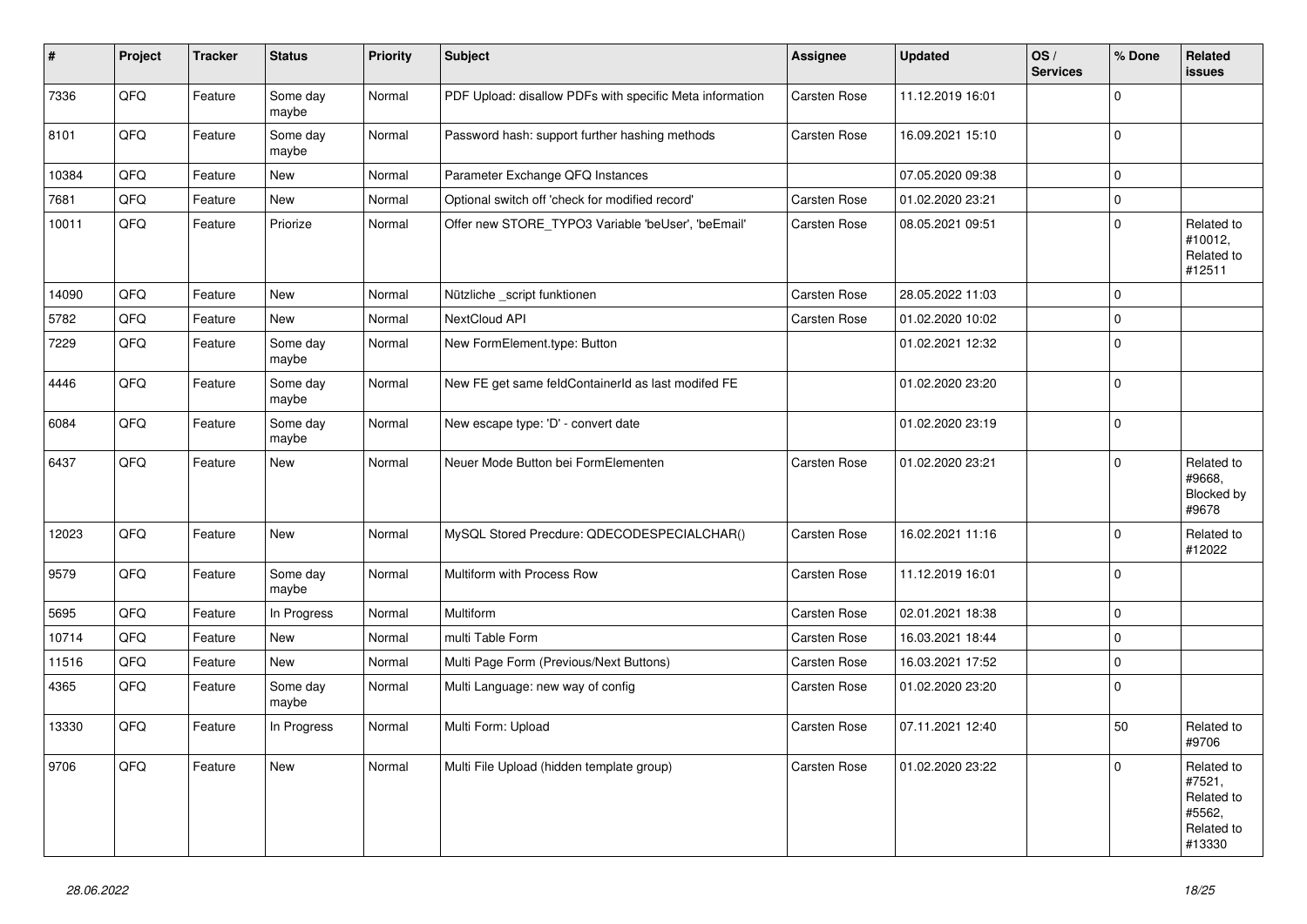| $\pmb{\sharp}$ | Project | <b>Tracker</b> | <b>Status</b>     | <b>Priority</b> | <b>Subject</b>                                                                           | Assignee            | <b>Updated</b>   | OS/<br><b>Services</b> | % Done       | Related<br><b>issues</b>                    |
|----------------|---------|----------------|-------------------|-----------------|------------------------------------------------------------------------------------------|---------------------|------------------|------------------------|--------------|---------------------------------------------|
| 10015          | QFQ     | Feature        | Priorize          | Normal          | Monospace in Textarea                                                                    | Carsten Rose        | 03.02.2020 13:40 |                        | $\Omega$     |                                             |
| 6765           | QFQ     | Feature        | <b>New</b>        | Normal          | Moeglichkeit via QFQ eigene Logs zu schreiben                                            | Carsten Rose        | 01.02.2020 23:21 |                        | $\mathbf 0$  |                                             |
| 3646           | QFQ     | Feature        | Some day<br>maybe | Normal          | Moeglichkeit HTML Tags in Reports auszugeben (zu<br>enkodieren: htmlspecialchars)        |                     | 11.12.2019 16:02 |                        | $\mathbf 0$  | Related to<br>#14320                        |
| 4626           | QFQ     | Feature        | Some day<br>maybe | Normal          | Mobile View: 'classBody=qfq-form-right' makes no sense                                   |                     | 01.02.2020 23:20 |                        | $\mathbf 0$  |                                             |
| 11523          | QFQ     | Feature        | <b>New</b>        | Normal          | Mit dynamic Update erkennen, ob Upload gemacht wurde                                     | Carsten Rose        | 13.11.2020 15:07 |                        | $\mathbf{0}$ | Related to<br>#9533                         |
| 4027           | QFQ     | Feature        | Some day<br>maybe | Normal          | Missing: orange 'check' / 'bullet'                                                       |                     | 11.12.2019 16:03 |                        | $\mathbf 0$  |                                             |
| 12039          | QFQ     | Feature        | <b>New</b>        | Normal          | Missing htmlSpecialChar() in pre processing on form submit                               |                     | 18.02.2021 00:09 |                        | $\mathbf{0}$ | Related to<br>#14320                        |
| 7104           | QFQ     | Feature        | Some day<br>maybe | Normal          | Manual: hint about escaping if '\r' appears in mail body                                 |                     | 11.12.2019 16:01 |                        | $\mathbf{0}$ |                                             |
| 4440           | QFQ     | Feature        | Some day<br>maybe | Normal          | Manual.rst: explain how to. expand PHP Session to 4h                                     |                     | 11.12.2019 16:02 |                        | $\mathbf 0$  |                                             |
| 10014          | QFQ     | Feature        | <b>New</b>        | Normal          | Manual.rst: describe behaviour and process order of<br>fillStoreVar, slaveId, sqlBefore, | Carsten Rose        | 01.02.2020 22:31 |                        | $\mathbf{0}$ |                                             |
| 9208           | QFQ     | Feature        | <b>New</b>        | Normal          | Manage 'recent' records                                                                  | Carsten Rose        | 01.02.2020 23:22 |                        | $\pmb{0}$    |                                             |
| 11747          | QFQ     | Feature        | <b>New</b>        | Normal          | Maintenance Page with Redirect                                                           | Carsten Rose        | 03.05.2021 20:47 |                        | $\mathbf{0}$ | Related to<br>#11741                        |
| 2084           | QFQ     | Feature        | Some day<br>maybe | Normal          | Mailto mit encryption: Subrecord                                                         | Carsten Rose        | 11.12.2019 16:03 |                        | $\mathbf{0}$ | Related to<br>#2082                         |
| 5455           | QFQ     | Feature        | Some day<br>maybe | Normal          | Mail Redirects grld abhaengig                                                            |                     | 01.02.2020 23:20 |                        | $\Omega$     |                                             |
| 4974           | QFQ     | Feature        | Some day<br>maybe | Normal          | Long polling - inform all listening clients of changes                                   |                     | 11.12.2019 16:02 |                        | $\mathbf{0}$ |                                             |
| 3504           | QFQ     | Feature        | <b>New</b>        | Normal          | Logging: welche Action FEs werden wann wie ausgefuehrt                                   | Carsten Rose        | 01.02.2020 23:21 |                        | $\mathbf{0}$ | Related to<br>#5458,<br>Related to<br>#4092 |
| 5852           | QFQ     | Feature        | Some day<br>maybe | Normal          | Logging: mail.log / sql.log - im FE anzeigen und via AJAX<br>aktualisieren               | Carsten Rose        | 01.02.2020 23:19 |                        | $\mathbf{0}$ | Related to<br>#5885                         |
| 2361           | QFQ     | Feature        | New               | Normal          | Logging wer/wann/wo welches Formular aufgerufen hat                                      | Carsten Rose        | 11.12.2019 16:15 |                        | $\Omega$     | Related to<br>#4432.<br>Related to<br>#7480 |
| 9777           | QFQ     | Feature        | <b>New</b>        | Normal          | Logging QFQ Variables                                                                    | <b>Carsten Rose</b> | 16.12.2019 17:17 |                        | $\mathbf{0}$ |                                             |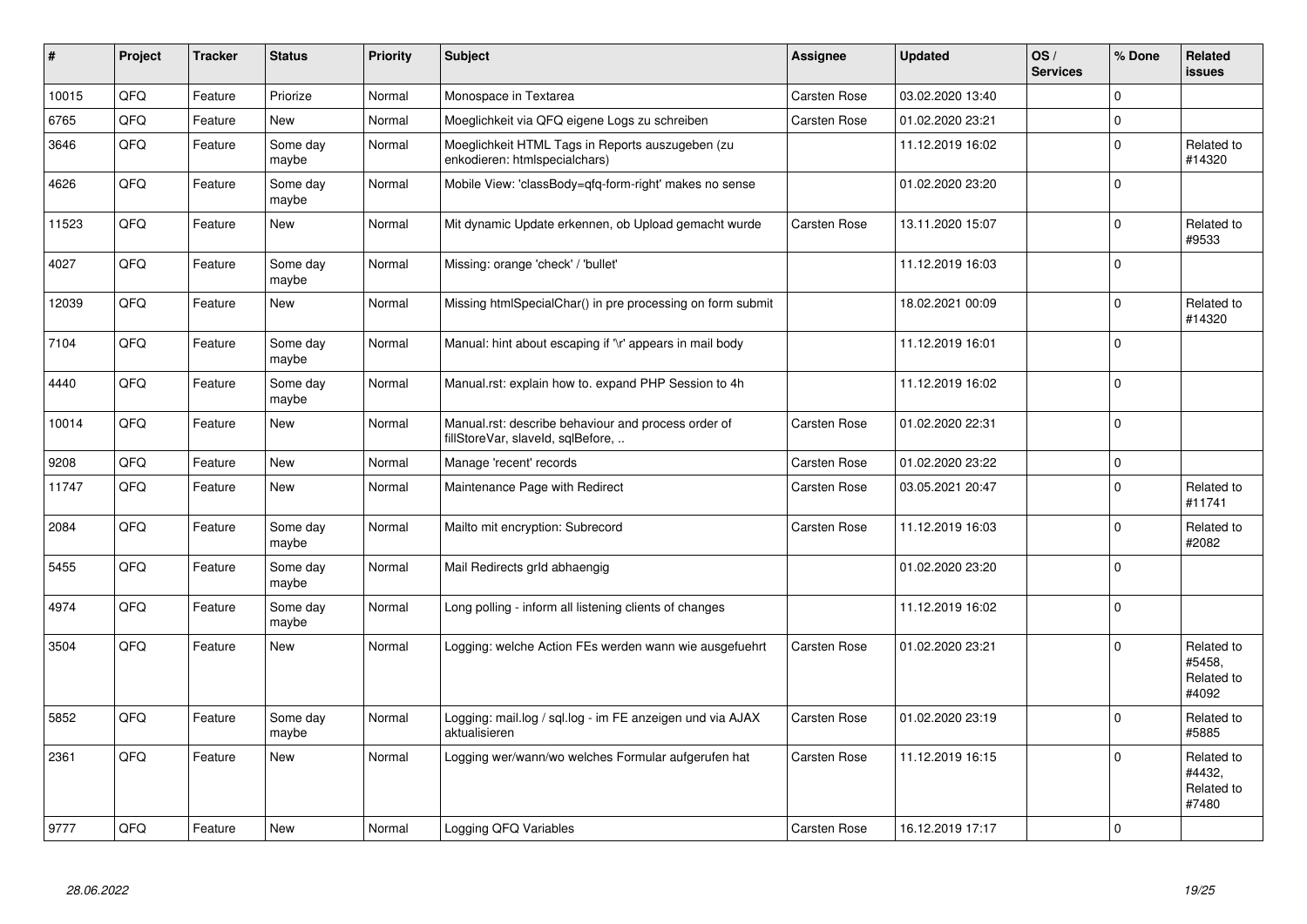| #     | Project | <b>Tracker</b> | <b>Status</b>     | <b>Priority</b> | <b>Subject</b>                                                                                         | <b>Assignee</b> | <b>Updated</b>   | OS/<br><b>Services</b> | % Done      | Related<br><b>issues</b>                                               |
|-------|---------|----------------|-------------------|-----------------|--------------------------------------------------------------------------------------------------------|-----------------|------------------|------------------------|-------------|------------------------------------------------------------------------|
| 4439  | QFQ     | Feature        | Some day<br>maybe | Normal          | Log: report all actions fired by an FE Element, incl. the<br>original directive (slaveld, sqlInsert, ) |                 | 01.02.2020 23:20 |                        | $\Omega$    | Related to<br>#4432,<br>Related to<br>#5458                            |
| 4433  | QFQ     | Feature        | Some day<br>maybe | Normal          | Log when SIP will be destroyed by QFQ for any (security)<br>reason                                     |                 | 01.02.2020 23:20 |                        | $\mathbf 0$ | Related to<br>#4432,<br>Related to<br>#5458                            |
| 12490 | QFQ     | Feature        | <b>New</b>        | Normal          | Loading Plugins in QFQ - see what tinymce does. (lazy<br>loading)                                      | Benjamin Baer   | 08.06.2022 10:37 |                        | $\Omega$    | Related to<br>#12611,<br>Related to<br>#10013,<br>Related to<br>#7732  |
| 8702  | QFQ     | Feature        | <b>New</b>        | Normal          | Load Record which is locked: missing user info                                                         | Carsten Rose    | 11.12.2019 16:16 |                        | $\mathbf 0$ | Related to<br>#9789                                                    |
| 3617  | QFQ     | Feature        | Some day<br>maybe | Normal          | Load javascripts at bottom                                                                             |                 | 11.12.2019 16:02 |                        | $\mathbf 0$ |                                                                        |
| 10569 | QFQ     | Feature        | Priorize          | Normal          | link _blank more safe                                                                                  | Enis Nuredini   | 25.03.2022 12:44 |                        | $\mathbf 0$ |                                                                        |
| 3457  | QFQ     | Feature        | Some day<br>maybe | Normal          | LDAP: concat multi values to one single entry                                                          | Carsten Rose    | 11.12.2019 16:02 |                        | $\mathbf 0$ |                                                                        |
| 14371 | QFQ     | Feature        | Priorize          | Normal          | LDAP via REPORT                                                                                        | Carsten Rose    | 19.06.2022 16:37 |                        | $\Omega$    |                                                                        |
| 10593 | QFQ     | Feature        | <b>New</b>        | Normal          | label2: text behind input element                                                                      | Carsten Rose    | 16.05.2020 10:57 |                        | $\mathbf 0$ |                                                                        |
| 10443 | QFQ     | Feature        | In Progress       | Normal          | Konzept_api / _live                                                                                    | Carsten Rose    | 07.05.2020 09:39 |                        | $\pmb{0}$   |                                                                        |
| 1946  | QFQ     | Feature        | Some day<br>maybe | Normal          | Kontrolle ob der ReadOnly Modus bei den<br>Formularelementen korrekt implementiert ist                 | Carsten Rose    | 11.12.2019 16:03 |                        | $\Omega$    |                                                                        |
| 1510  | QFQ     | Feature        | Some day<br>maybe | Normal          | jquery von google laden, falls das nicht geht lokal                                                    |                 | 11.12.2019 16:03 |                        | $\mathbf 0$ |                                                                        |
| 7732  | QFQ     | Feature        | Some day<br>maybe | Normal          | Javascript: Lazy Loading der add on libs                                                               | Benjamin Baer   | 08.06.2022 10:38 |                        | $\mathbf 0$ | Related to<br>#12611,<br>Related to<br>#12490,<br>Related to<br>#10013 |
| 4259  | QFQ     | Feature        | Some day<br>maybe | Normal          | Instant trigger a cron job                                                                             | Carsten Rose    | 11.12.2019 16:03 |                        | $\mathbf 0$ |                                                                        |
| 7522  | QFQ     | Feature        | Priorize          | Normal          | Inserting default index.html to folder (Avoid Apache Indexing)   Carsten Rose                          |                 | 01.02.2020 10:13 |                        | $\mathbf 0$ |                                                                        |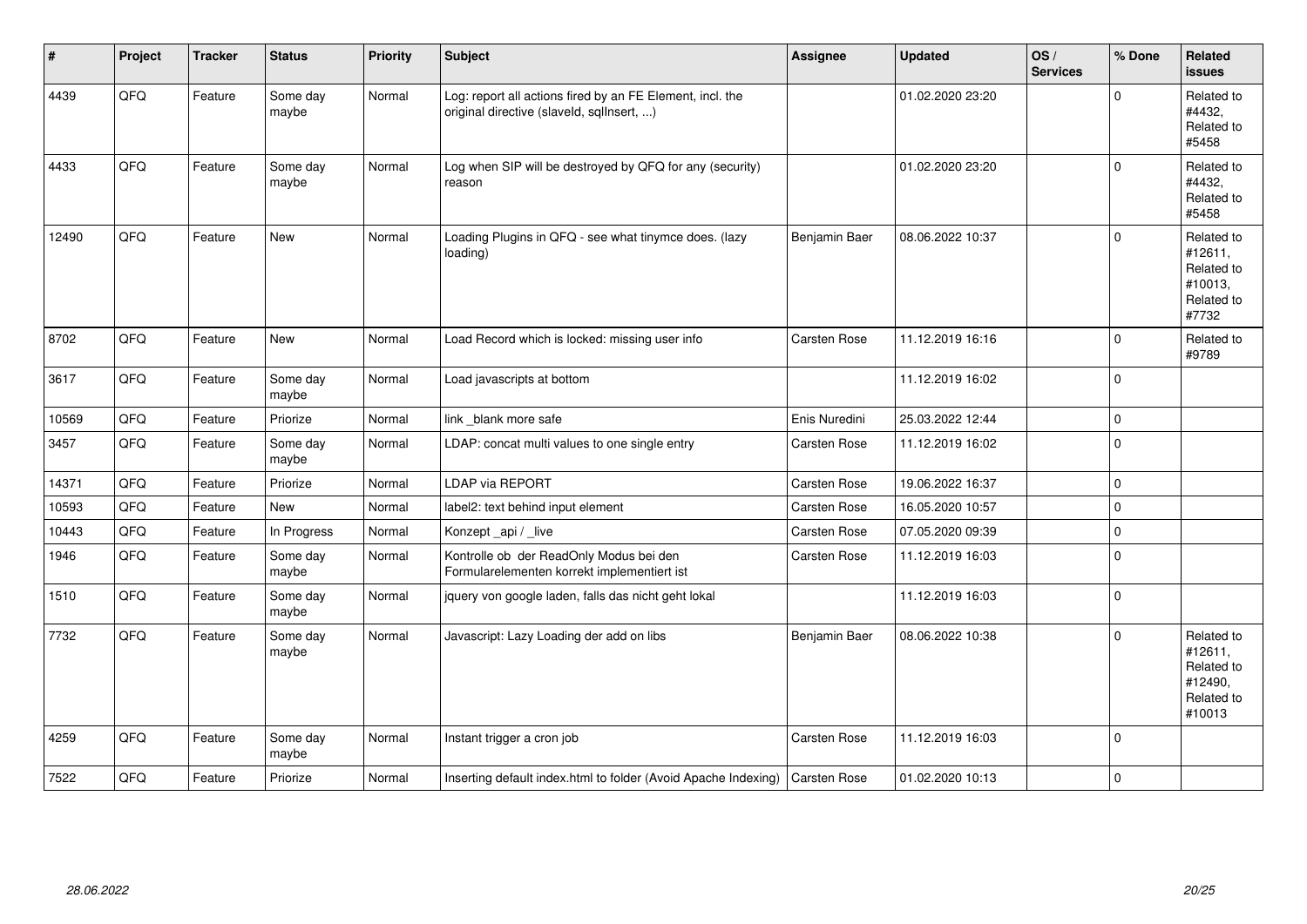| #     | Project | <b>Tracker</b> | <b>Status</b>     | <b>Priority</b> | <b>Subject</b>                                                                                                                   | <b>Assignee</b>     | <b>Updated</b>   | OS/<br><b>Services</b> | % Done         | Related<br><b>issues</b>                                               |
|-------|---------|----------------|-------------------|-----------------|----------------------------------------------------------------------------------------------------------------------------------|---------------------|------------------|------------------------|----------------|------------------------------------------------------------------------|
| 12630 | QFQ     | Feature        | In Progress       | Normal          | Input: date[time]: min / max values                                                                                              | Enis Nuredini       | 20.06.2022 18:31 |                        | $\mathbf 0$    | Related to<br>#10096,<br>Related to<br>#14302.<br>Related to<br>#14303 |
| 7965  | QFQ     | Feature        | Priorize          | Normal          | Input type 'text' with visual format - currency                                                                                  | Benjamin Baer       | 03.01.2022 07:45 |                        | $\mathbf 0$    |                                                                        |
| 11036 | QFQ     | Feature        | Some day<br>maybe | Normal          | inline report editor permissions                                                                                                 | Carsten Rose        | 16.09.2021 15:09 |                        | $\Omega$       | Related to<br>#11323                                                   |
| 2950  | QFQ     | Feature        | Some day<br>maybe | Normal          | Inhalt QFQ Records als File                                                                                                      |                     | 11.12.2019 16:03 |                        | $\mathbf 0$    |                                                                        |
| 7453  | QFQ     | Feature        | Some day<br>maybe | Normal          | import / export forms QFQ                                                                                                        | Carsten Rose        | 16.09.2021 15:10 |                        | $\overline{0}$ |                                                                        |
| 7660  | QFQ     | Feature        | New               | Normal          | IMAP: import mails to DB, move / delete mails                                                                                    | Carsten Rose        | 01.02.2020 09:52 |                        | $\mathbf 0$    |                                                                        |
| 8217  | QFQ     | Feature        | <b>New</b>        | Normal          | if-elseif-else construct                                                                                                         | Carsten Rose        | 16.03.2021 18:41 |                        | $\mathbf 0$    | Related to<br>#10716                                                   |
| 12480 | QFQ     | Feature        | <b>New</b>        | Normal          | If QFQ upgrade is running, block further request                                                                                 | Carsten Rose        | 03.05.2021 20:45 |                        | $\mathbf 0$    |                                                                        |
| 11702 | QFQ     | Feature        | <b>New</b>        | Normal          | HTML Special Char makes no sense for 'allbut' if '&' is<br>forbidden                                                             | Carsten Rose        | 07.12.2021 16:35 |                        | $\Omega$       | Related to<br>#5112,<br>Related to<br>#14320                           |
| 10095 | QFQ     | Feature        | Some day<br>maybe | Normal          | Generic Gitlab Integration into QFQ                                                                                              | Carsten Rose        | 16.09.2021 15:10 |                        | $\mathbf 0$    |                                                                        |
| 9900  | QFQ     | Feature        | Priorize          | Normal          | Generic API Call: tt-content record >> JSON                                                                                      | Carsten Rose        | 01.02.2020 10:13 |                        | $\mathbf 0$    |                                                                        |
| 6515  | QFQ     | Feature        | Some day<br>maybe | Normal          | Formular: Felder dynamisch ein/ausblenden                                                                                        |                     | 11.12.2019 16:02 |                        | $\Omega$       |                                                                        |
| 6609  | QFQ     | Feature        | New               | Normal          | Formlet: JSON API erweitern                                                                                                      | Carsten Rose        | 01.02.2020 23:21 |                        | 50             |                                                                        |
| 6602  | QFQ     | Feature        | New               | Normal          | Formlet: in Report auf Mausklick ein mini-form oeffnen                                                                           | Carsten Rose        | 11.12.2019 16:16 |                        | $\mathbf 0$    |                                                                        |
| 8034  | QFQ     | Feature        | Priorize          | Normal          | FormElement 'data': 22.22.2222 should not be accepted                                                                            | Carsten Rose        | 01.02.2020 10:13 |                        | $\mathbf 0$    |                                                                        |
| 7290  | QFQ     | Feature        | Priorize          | Normal          | FormEditor: title as textarea if LEN(title)>60                                                                                   | Carsten Rose        | 01.02.2020 10:13 |                        | $\Omega$       | Blocked by<br>#7682                                                    |
| 14290 | QFQ     | Feature        | Priorize          | Normal          | FormEditor: Show Table Definition                                                                                                | Carsten Rose        | 19.06.2022 16:37 |                        | $\mathbf 0$    |                                                                        |
| 3350  | QFQ     | Feature        | Some day<br>maybe | Normal          | FormEditor: Hilfetext hinter 'checktype'                                                                                         | Carsten Rose        | 11.12.2019 16:02 |                        | 0              |                                                                        |
| 9537  | QFQ     | Feature        | New               | Normal          | FormEditor: Edit fieldset in FrontEnd                                                                                            | Carsten Rose        | 01.02.2020 23:22 |                        | $\mathbf 0$    |                                                                        |
| 3877  | QFQ     | Feature        | Some day<br>maybe | Normal          | FormEditor: die Felder die aktuell nicht gebraucht werden nur<br>auf readonly/disabled setzen (nicht ausblenden > das irritiert. | <b>Carsten Rose</b> | 11.12.2019 16:03 |                        | $\mathbf 0$    |                                                                        |
| 6998  | QFQ     | Feature        | Priorize          | Normal          | Form: with debug=on show column information as tooltip of<br>column label                                                        | Carsten Rose        | 01.02.2020 10:13 |                        | $\pmb{0}$      |                                                                        |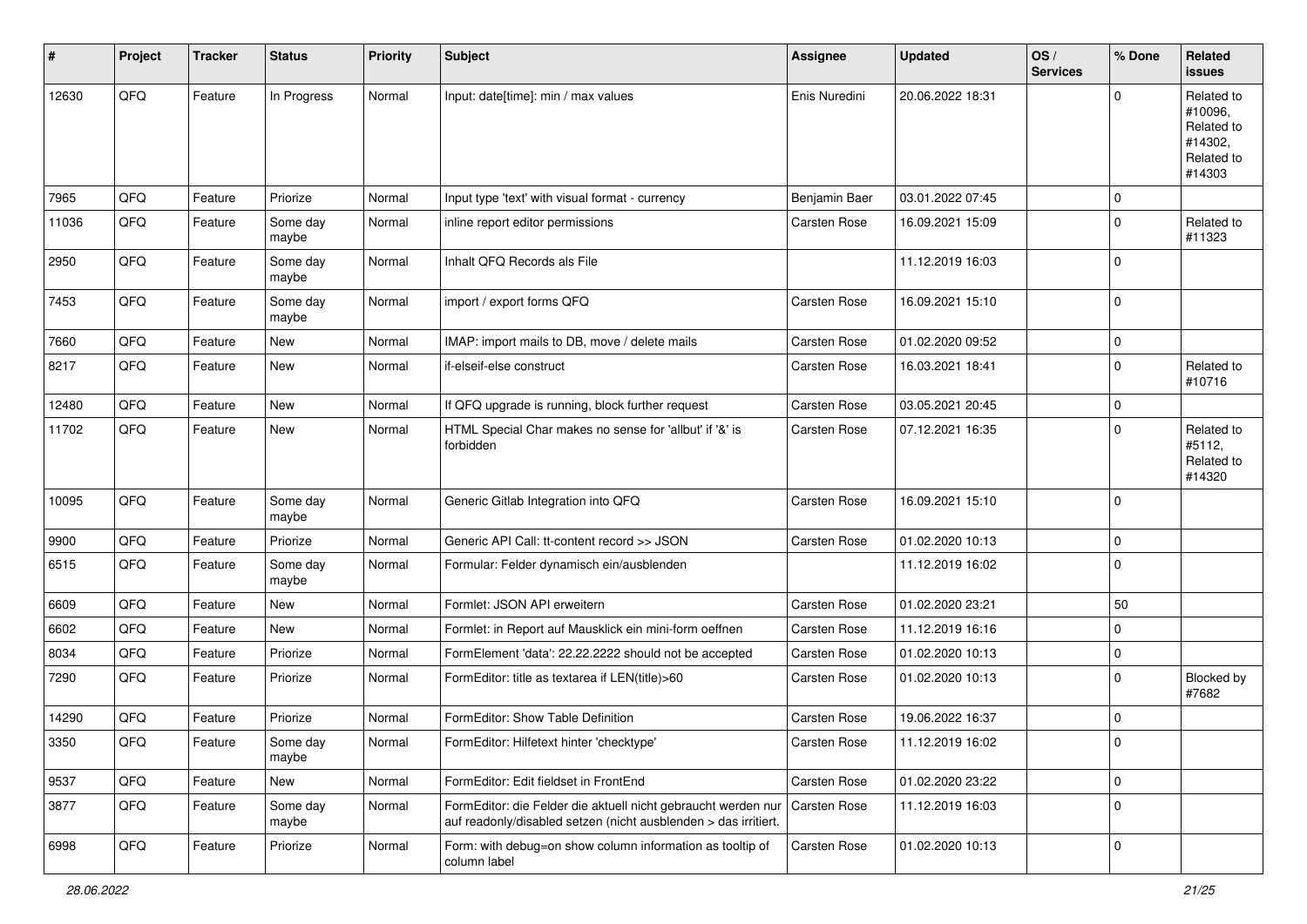| #     | Project | <b>Tracker</b> | <b>Status</b>     | <b>Priority</b> | <b>Subject</b>                                                                                                                                           | <b>Assignee</b>     | <b>Updated</b>   | OS/<br><b>Services</b> | % Done         | Related<br><b>issues</b>                                                    |
|-------|---------|----------------|-------------------|-----------------|----------------------------------------------------------------------------------------------------------------------------------------------------------|---------------------|------------------|------------------------|----------------|-----------------------------------------------------------------------------|
| 7278  | QFQ     | Feature        | Some day<br>maybe | Normal          | Form: Wert vordefinieren der immer gesetzt wird                                                                                                          |                     | 02.05.2021 09:27 |                        | $\Omega$       |                                                                             |
| 12156 | QFQ     | Feature        | <b>New</b>        | Normal          | Form: Optional disable 'leave page'                                                                                                                      |                     | 03.05.2021 20:45 |                        | $\mathbf{0}$   |                                                                             |
| 4443  | QFQ     | Feature        | Some day<br>maybe | Normal          | Form: multiple secondary tables                                                                                                                          |                     | 01.02.2020 23:20 |                        | $\Omega$       |                                                                             |
| 6289  | QFQ     | Feature        | <b>New</b>        | Normal          | Form: Log                                                                                                                                                | Carsten Rose        | 01.02.2020 23:21 |                        | $\Omega$       |                                                                             |
| 3708  | QFQ     | Feature        | Some day<br>maybe | Normal          | Form: input - 'specialchars', 'none'  gewisse tags erlauben,<br>andere verbieten                                                                         | <b>Carsten Rose</b> | 11.12.2019 16:02 |                        | $\Omega$       | Related to<br>#14320                                                        |
| 9668  | QFQ     | Feature        | Priorize          | Normal          | Form.mode: rename 'hidden' to 'hide'                                                                                                                     | Carsten Rose        | 05.05.2021 22:14 |                        | $\Omega$       | Related to<br>#6437                                                         |
| 5983  | QFQ     | Feature        | Some day<br>maybe | Normal          | Form Submit (save & update): normalize date/-time FE                                                                                                     | Carsten Rose        | 01.02.2020 23:19 |                        | $\Omega$       |                                                                             |
| 13572 | QFQ     | Feature        | Feedback          | Normal          | Form Load: misleading error message on trying to load non<br>existent primary record                                                                     | Enis Nuredini       | 16.05.2022 23:16 |                        | 100            |                                                                             |
| 12315 | QFQ     | Feature        | Some day<br>maybe | Normal          | Form History (Diffs) / Backups                                                                                                                           | Carsten Rose        | 16.09.2021 15:10 |                        | $\Omega$       |                                                                             |
| 11322 | QFQ     | Feature        | Some day<br>maybe | Normal          | Form Element JSON - (multiline parameter field)                                                                                                          | Carsten Rose        | 16.09.2021 15:10 |                        | $\Omega$       |                                                                             |
| 9602  | QFQ     | Feature        | <b>New</b>        | Normal          | Form definition as JSON                                                                                                                                  | Carsten Rose        | 01.02.2020 23:21 |                        | $\mathbf 0$    | Related to<br>#9600                                                         |
| 12262 | QFQ     | Feature        | ToDo              | Normal          | Form buttons on top: more customable                                                                                                                     | Enis Nuredini       | 17.06.2022 10:44 |                        | $\Omega$       | Related to<br>#13945, Has<br>duplicate<br>#4046, Has<br>duplicate<br>#10080 |
| 11716 | QFQ     | Feature        | <b>New</b>        | Normal          | Form an beliebiger Stelle im Report anzeigen                                                                                                             |                     | 09.12.2020 09:47 |                        | $\Omega$       |                                                                             |
| 10763 | QFQ     | Feature        | <b>New</b>        | Normal          | form accessed and submitted despite logout?                                                                                                              |                     | 16.06.2020 11:43 |                        | $\mathbf{0}$   |                                                                             |
| 8336  | QFQ     | Feature        | <b>New</b>        | Normal          | Form > modified > Close New: a) Optional disable popup, b)<br>custom text, c) mode on save: close stay                                                   | Carsten Rose        | 01.02.2020 23:22 |                        | $\Omega$       | Related to<br>#8335                                                         |
| 3878  | QFQ     | Feature        | Some day<br>maybe | Normal          | Form 'FormElement': Spalte 'name' typeAhead mit<br>Spaltennamen der Primarytable.                                                                        |                     | 11.12.2019 16:03 |                        | $\Omega$       |                                                                             |
| 3879  | QFQ     | Feature        | Some day<br>maybe | Normal          | Form 'FormElement': Beim Feld 'name' rechts in der Notiz<br>einen Link einblenden - a) aktuelle Definition anzeigen, b)<br>Spalte in der Tabelle anlegen |                     | 11.12.2019 16:03 |                        | $\overline{0}$ |                                                                             |
| 3880  | QFQ     | Feature        | Some day<br>maybe | Normal          | Form 'Form': anlegen einer Tabelle                                                                                                                       |                     | 14.01.2021 10:12 |                        | $\Omega$       |                                                                             |
| 5923  | QFQ     | Feature        | Some day<br>maybe | Normal          | fillStoreSystemBySqlLate                                                                                                                                 |                     | 01.02.2020 23:19 |                        | $\Omega$       |                                                                             |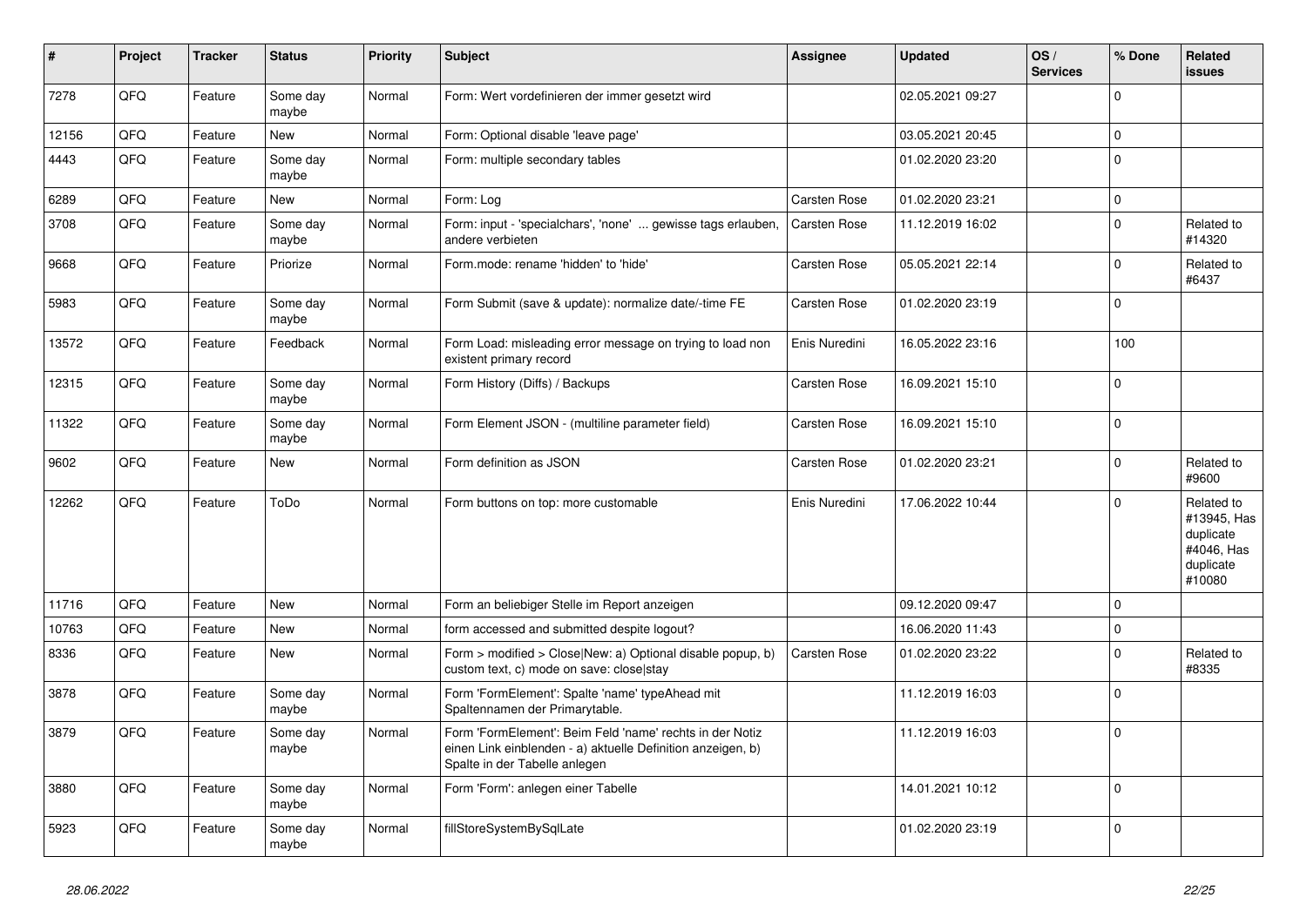| #     | Project | <b>Tracker</b> | <b>Status</b>     | <b>Priority</b> | <b>Subject</b>                                                          | <b>Assignee</b> | <b>Updated</b>   | OS/<br><b>Services</b> | % Done      | Related<br>issues                                                     |
|-------|---------|----------------|-------------------|-----------------|-------------------------------------------------------------------------|-----------------|------------------|------------------------|-------------|-----------------------------------------------------------------------|
| 10003 | QFQ     | Feature        | Priorize          | Normal          | fieldset: stronger visualize group                                      | Benjamin Baer   | 12.02.2020 08:13 |                        | $\Omega$    |                                                                       |
| 4413  | QFQ     | Feature        | <b>New</b>        | Normal          | fieldset: show/hidden, modeSql, dynamicUpdate                           | Carsten Rose    | 09.02.2022 15:19 |                        | $\mathbf 0$ |                                                                       |
| 4872  | QFQ     | Feature        | Some day<br>maybe | Normal          | Fields of Typo3 page available in STORE TYPO3                           | Carsten Rose    | 01.02.2020 23:19 |                        | $\Omega$    |                                                                       |
| 7920  | QFQ     | Feature        | New               | Normal          | FE: Syntax Highlight, Zeinlenumbruch                                    | Carsten Rose    | 01.02.2020 10:03 |                        | $\mathbf 0$ |                                                                       |
| 4444  | QFQ     | Feature        | Some day<br>maybe | Normal          | FE.type=upload: detect mime type                                        |                 | 11.12.2019 16:02 |                        | $\mathbf 0$ | Related to<br>#4303                                                   |
| 12162 | QFQ     | Feature        | New               | Normal          | FE.type=sendmail: personalized mailing (several mails) via<br>template  | Carsten Rose    | 03.05.2021 20:45 |                        | $\Omega$    |                                                                       |
| 10013 | QFQ     | Feature        | Some day<br>maybe | Normal          | FE.typ=editor: CodeMirror                                               | Carsten Rose    | 08.06.2022 10:37 |                        | $\Omega$    | Related to<br>#12611,<br>Related to<br>#12490,<br>Related to<br>#7732 |
| 8277  | QFQ     | Feature        | Priorize          | Normal          | fe.parameter.default=                                                   | Carsten Rose    | 01.02.2020 23:17 |                        | $\Omega$    | Related to<br>#8113                                                   |
| 4536  | QFQ     | Feature        | Some day<br>maybe | Normal          | FE upload: problem with delete if mutliple uploads an<br>FE.name="      |                 | 01.02.2020 23:20 |                        | $\mathbf 0$ |                                                                       |
| 3415  | QFQ     | Feature        | Some day<br>maybe | Normal          | FE Login Box Templatefile                                               | Benjamin Baer   | 11.12.2019 16:02 |                        | $\mathbf 0$ |                                                                       |
| 7812  | QFQ     | Feature        | New               | Normal          | FE 'Subrecord' - new option 'subrecordShowFilter',<br>'subrecordPaging' | Carsten Rose    | 01.02.2020 23:22 |                        | $\Omega$    |                                                                       |
| 9352  | QFQ     | Feature        | <b>New</b>        | Normal          | FE 'Native' fire slaveld, sqlAfter, sqlIns                              | Carsten Rose    | 01.02.2020 23:22 |                        | $\mathbf 0$ |                                                                       |
| 8584  | QFQ     | Feature        | Priorize          | Normal          | FE 'Action' - never assign to Container (except Template<br>Group)      | Carsten Rose    | 01.02.2020 10:13 |                        | $\Omega$    |                                                                       |
| 6801  | QFQ     | Feature        | Priorize          | Normal          | Fabric: Maximize / FullIscreen                                          | Benjamin Baer   | 21.03.2022 09:56 |                        | $\mathbf 0$ |                                                                       |
| 5024  | QFQ     | Feature        | Some day<br>maybe | Normal          | Fabric: Generate PDF with edits                                         | Benjamin Baer   | 01.02.2020 23:20 |                        | $\Omega$    | Related to<br>#10704                                                  |
| 6972  | QFQ     | Feature        | Some day<br>maybe | Normal          | Fabric Clipboard / cross browser tab                                    | Benjamin Baer   | 01.02.2020 23:21 |                        | $\Omega$    |                                                                       |
| 8719  | QFQ     | Feature        | <b>New</b>        | Normal          | extraButtonLock: add support for 0/1                                    | Carsten Rose    | 01.02.2020 23:22 |                        | $\mathbf 0$ |                                                                       |
| 14185 | QFQ     | Feature        | New               | Normal          | External/Autocron.php - better suitable directory                       | Support: System | 28.05.2022 11:03 |                        | 0           |                                                                       |
| 11217 | QFQ     | Feature        | Some day<br>maybe | Normal          | <b>Extend Script Functionality</b>                                      | Carsten Rose    | 16.09.2021 15:10 |                        | $\mathbf 0$ |                                                                       |
| 3900  | QFQ     | Feature        | Some day<br>maybe | Normal          | Extend documentation of 'Copy / Paste'                                  | Carsten Rose    | 11.12.2019 16:03 |                        | $\Omega$    | Related to<br>#3899                                                   |
| 6594  | QFQ     | Feature        | New               | Normal          | Excel: on download, check if there is a valid sip                       | Carsten Rose    | 01.02.2020 23:21 |                        | $\mathbf 0$ |                                                                       |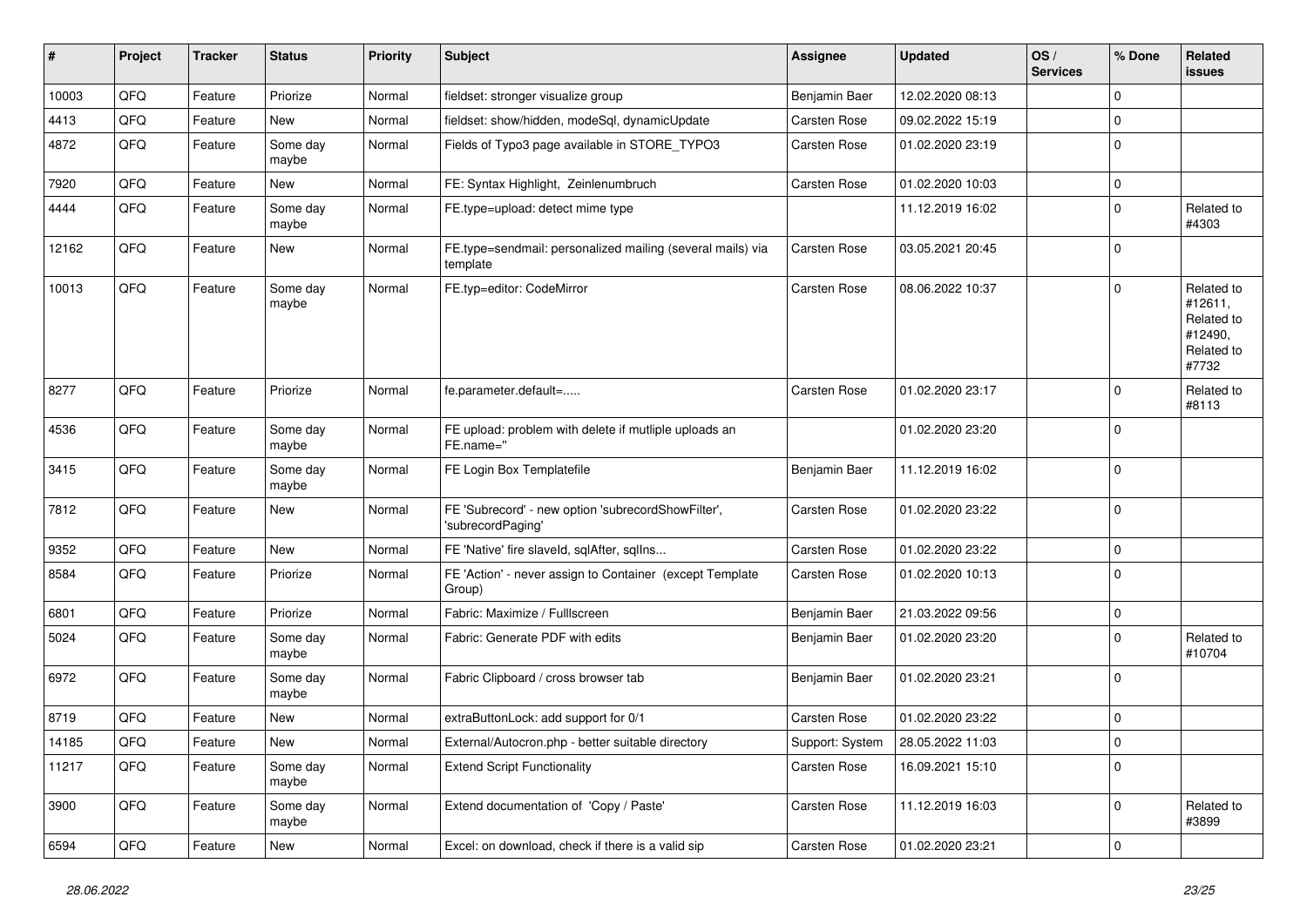| ∦     | Project | <b>Tracker</b> | <b>Status</b>     | <b>Priority</b> | <b>Subject</b>                                                                                                          | <b>Assignee</b> | <b>Updated</b>   | OS/<br><b>Services</b> | % Done      | Related<br><b>issues</b>  |
|-------|---------|----------------|-------------------|-----------------|-------------------------------------------------------------------------------------------------------------------------|-----------------|------------------|------------------------|-------------|---------------------------|
| 12024 | QFQ     | Feature        | <b>New</b>        | Normal          | Excel Export: text columns by default decode<br>htmlspeciachar()                                                        | Carsten Rose    | 17.02.2021 23:55 |                        | $\mathbf 0$ | Related to<br>#12022      |
| 10976 | QFQ     | Feature        | New               | Normal          | Excel Export Verbesserungen                                                                                             | Carsten Rose    | 06.08.2020 10:56 |                        | $\mathbf 0$ |                           |
| 10874 | QFQ     | Feature        | <b>New</b>        | Normal          | Erstellen eines Foreign Keys in der Tabelle "FormElement"                                                               |                 | 13.07.2020 10:11 |                        | $\mathbf 0$ |                           |
| 4330  | QFQ     | Feature        | Some day<br>maybe | Normal          | Error Message: report missing {{ / }} in sqlUpdate, sqlInsert,<br>sqlDelete, sqlAfter, sqlBefore in FE action elements. | Carsten Rose    | 01.02.2020 23:20 |                        | $\Omega$    |                           |
| 9128  | QFQ     | Feature        | New               | Normal          | Error Message: not replaced variables- a) replace back to '{{'<br>b) underline                                          | Carsten Rose    | 01.02.2020 23:22 |                        | $\mathbf 0$ | Related to<br>#9129       |
| 5132  | QFQ     | Feature        | Some day<br>maybe | Normal          | Error Message sendmail missing attachment: more details                                                                 | Carsten Rose    | 01.02.2020 23:19 |                        | $\mathbf 0$ |                           |
| 6250  | QFQ     | Feature        | In Progress       | Normal          | Enhance layout: a) Subrecord, b) Subrecord-Title                                                                        | Carsten Rose    | 01.02.2020 23:22 |                        | $\mathbf 0$ | Related to<br>#5391       |
| 8585  | QFQ     | Feature        | Priorize          | Normal          | Enhance Error message for 'unknown form'                                                                                | Carsten Rose    | 01.02.2020 10:13 |                        | $\mathbf 0$ |                           |
| 5579  | QFQ     | Feature        | Some day<br>maybe | Normal          | Enhance Doc / Presentation: variable type 'link column type'                                                            | Carsten Rose    | 01.02.2020 23:19 |                        | $\mathbf 0$ |                           |
| 3864  | QFQ     | Feature        | New               | Normal          | Encrypt / decrypt field                                                                                                 | Carsten Rose    | 08.03.2021 18:08 |                        | $\Omega$    |                           |
| 5893  | QFQ     | Feature        | Some day<br>maybe | Normal          | Edit on double-click                                                                                                    |                 | 01.02.2020 23:19 |                        | $\mathbf 0$ | Related to<br>#5894       |
| 11460 | QFQ     | Feature        | New               | Normal          | Easier creation of changelog: gitchangelog                                                                              | Carsten Rose    | 12.06.2021 10:20 |                        | $\Omega$    | Related to<br>#13467      |
| 7109  | QFQ     | Feature        | New               | Normal          | Dynamic Updates: row/element hide                                                                                       | Carsten Rose    | 01.02.2020 23:22 |                        | $\Omega$    | Has<br>duplicate<br>#4081 |
| 6083  | QFQ     | Feature        | Some day<br>maybe | Normal          | Dynamic Update: Value Check via SQL                                                                                     |                 | 11.12.2019 16:02 |                        | $\mathbf 0$ |                           |
| 4082  | QFQ     | Feature        | <b>New</b>        | Normal          | Dynamic Update: modeSql - useful default                                                                                | Carsten Rose    | 01.02.2020 23:22 |                        | $\mathbf 0$ |                           |
| 6224  | QFQ     | Feature        | Priorize          | Normal          | Dynamic update: fade in/out fields                                                                                      | Benjamin Baer   | 21.03.2022 09:50 |                        | $\Omega$    |                           |
| 11504 | QFQ     | Feature        | New               | Normal          | Dynamic Update: Button text update for 'Save',' Close' &<br>'Delete'                                                    | Carsten Rose    | 12.11.2020 23:44 |                        | $\mathbf 0$ |                           |
| 3216  | QFQ     | Feature        | Some day<br>maybe | Normal          | dynamic update für checkbox label2                                                                                      | Carsten Rose    | 11.12.2019 16:03 |                        | $\mathbf 0$ | Related to<br>#2081       |
| 4869  | QFQ     | Feature        | Some day<br>maybe | Normal          | Dynamic Update (show, hide, readonly?, required?) for<br><b>Template Group Elements</b>                                 | Carsten Rose    | 01.02.2020 23:19 |                        | $\mathbf 0$ | Related to<br>#4865       |
| 2995  | QFQ     | Feature        | Some day<br>maybe | Normal          | Dropdown JQuery Plugin: 'chosen' - Moeglichkeit um Select<br>Listen mehr Funktion zu geben. Kein Bootstrap noetig.      | Carsten Rose    | 11.12.2019 16:03 |                        | $\mathbf 0$ |                           |
| 10119 | QFQ     | Feature        | New               | Normal          | Dropdown (selectlist) & TypeAhead: format and catagorize list                                                           | Carsten Rose    | 07.05.2020 09:36 |                        | $\mathbf 0$ |                           |
| 12603 | QFQ     | Feature        | New               | Normal          | Dropdown (Select), Radio, checkbox:<br>itemListAlways={{!SELECT key, value}}                                            | Carsten Rose    | 19.03.2022 17:47 |                        | $\mathbf 0$ |                           |